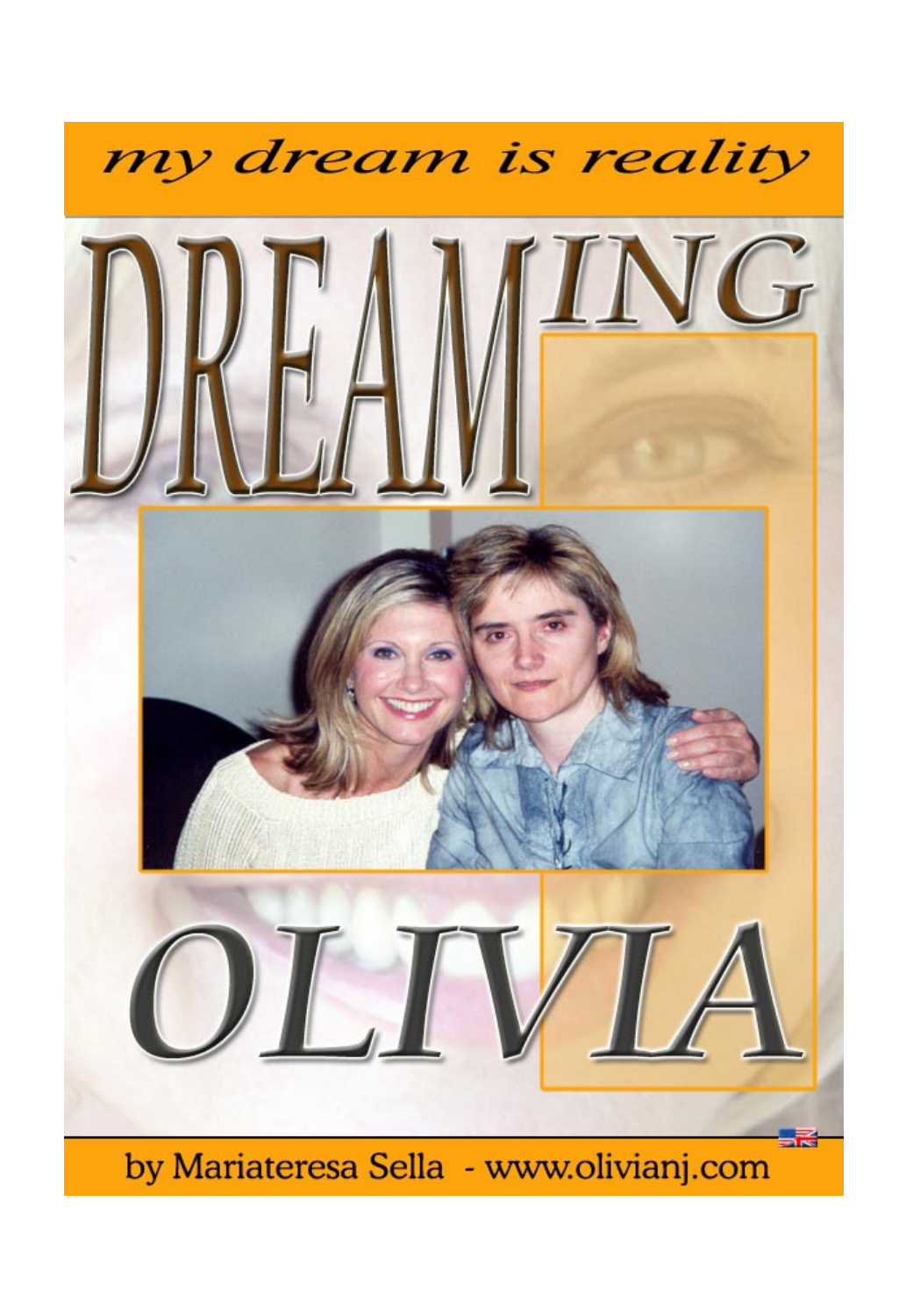#### 18<sup>th</sup> December 2002, it's been two months since I returned from my trip to Las Vegas I would like to tell my experience and my feelings I would like to set my soul free on these white sheets!

# 1<sup>st</sup> The Beginning

Once upon a time.....I don't find it useful to start from a so far time...all began in 1978, I was 12 years old and during that spring I watched my first movie in a theatre.

I remember that day, as if it were today. I went to Valdagno with some friends by bus; it was the first time that I went out without my parents and brothers.

During that period people spoke a lot about "Grease" a new movie with John Travolta, a very famous actor, idol of every teen-agers.

That theatre seemed enormous ...or maybe I was too small.

I was very excited. When the lights turned off, a cartoon began on that huge screen...the movie started!

A short time after, the sea carried me in a beautiful landscape: the two main



actors, John Travolta, and a certain Olivia Newton-john, were on a beach.

They looked so funny : he was wearing a typical fifties hairstyle and she was dressed on the wave of the fifties. Suddenly I thought: "my God, what kind of movie is this?". But this thought didn't last long. I began to be interested in it as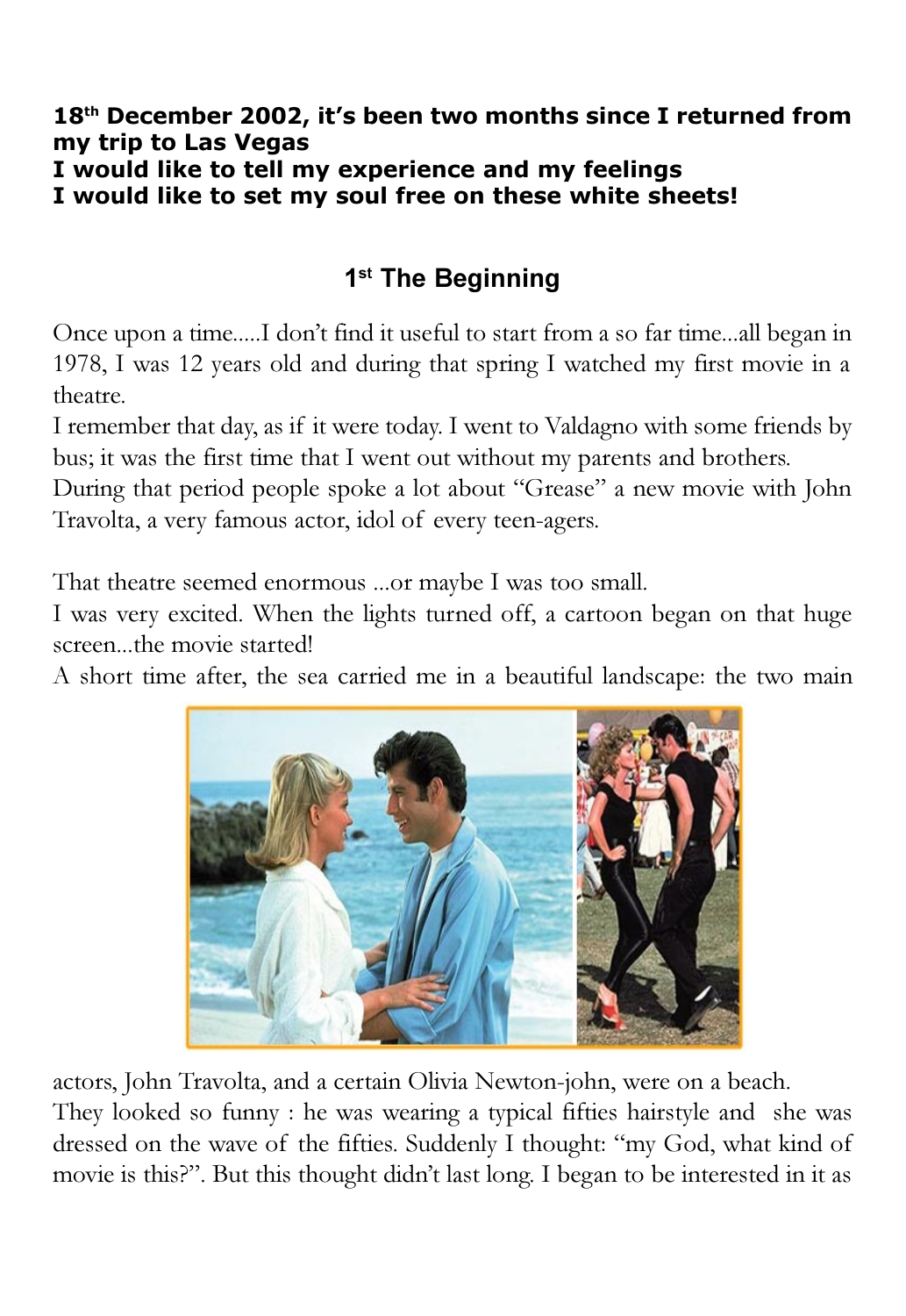soon as i listened to the song "Summer Night".

The voice of Sandy (Olivia) was beautiful and so sweet. On the melody of "Hopelessly devoted to you" I immediately felt in love with that woman. I have admired her and desired to hear her singing for the whole length of the film. I was loving her and at the same time I hated Travolta, because he made her suffer.

When the film was over I was completely in raptures from her voice, and it began "my great passion for this singer".

The day after I bought the LP "Summer night". Besides I asked to the owner of that music shop if it was possible to have other LP's of Olivia. It was not such an easy thing, but lately arrived "Totally Hot", a fantastic album that increased my passion for this singer more.

In the news stand I turned over the pages of all the magazines, hoping to find an article that told something about her. Whenever I found a new one, I was very happy...a little less the newsagent.

From that moment on, Olivia has accompanied me till today.

My soundtrack :"Hopelessly devoted to you", "Xanadu", "Magic", "Physical", "The promise", "I need love", "Tutta la vita", "Soul kiss", and many others....including "Why me".

# 2<sup>nd</sup> The help

Without being aware, she has stand by me in happy and bad tames of my life.

Without being aware, she has filled me with joy and she has made me live on hope with her songs.

Without being aware, she has cheered me up in more than one occasion with her laughs.

How many tears I cried, imprisoned in hospital, when at the age of 20 I found myself unable to walk

Her songs has relieved my desperation, when I had to face the daily uncertainty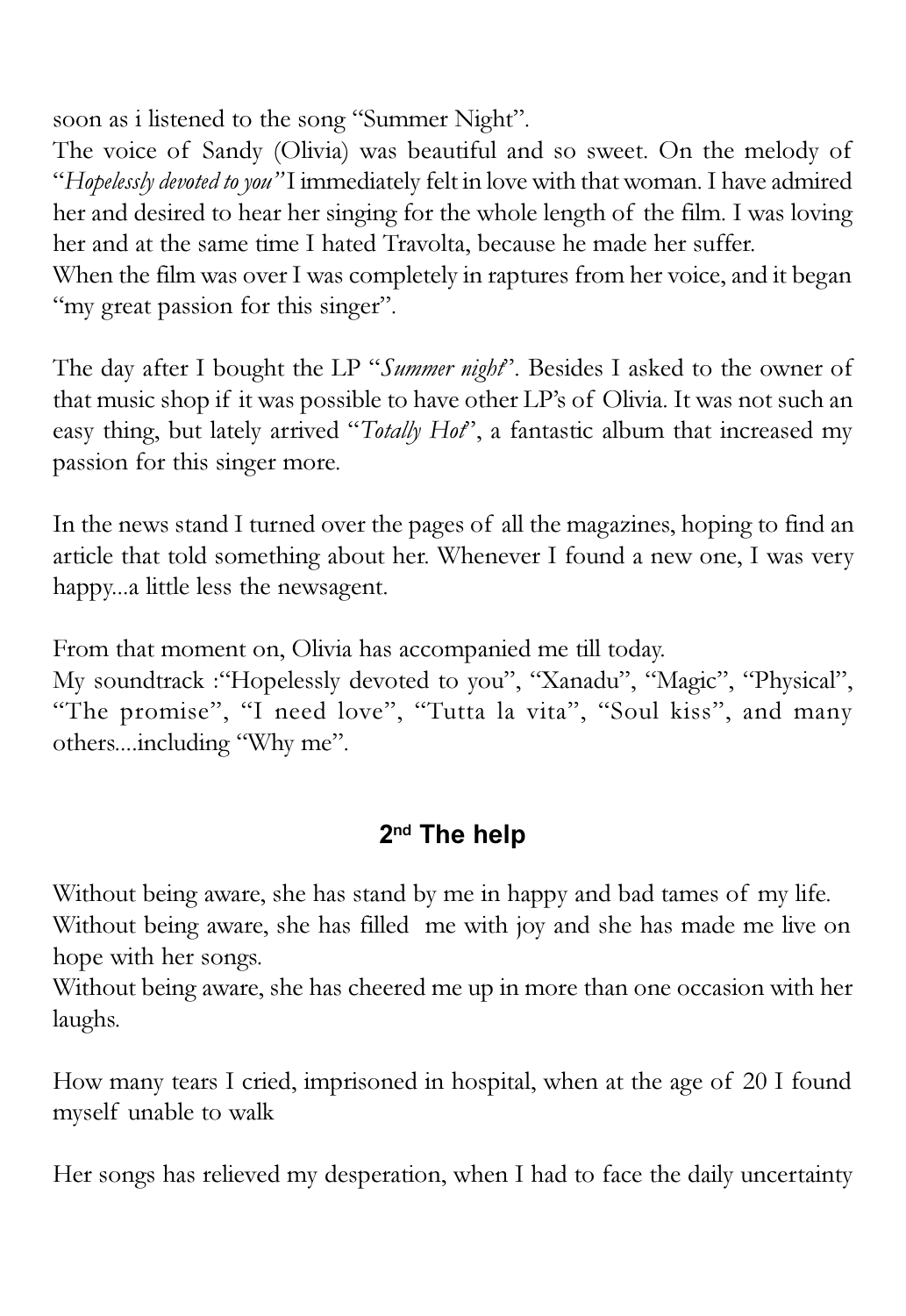all alone, not being free of a liberal choice; without my inward personality; only a body to be washed, to be moved, only a soul to remake, only a Mariateresa to renew.

Day by day, struggling for my life. Day by day, grateful to heaven for seeing dawn and sunset every day.

I'll never be able to fully write down what I went through, because still today the mere thought of it upsets me.

Day by day she has accompanied me, she was close to me with her songs.

Day by day beyond that window, next to which "my life" has set me. Beyond that window... till today.

## 3rd Dreams never die, people do

Dreams are always with us. They never die, even if sometimes you try your best to make it happen.

I've attempted to kill my dream ,that one that since I was 24 filled me with desire to hear you singing at a concert. My wish to meet you, stare at you and to give you the opportunity to see in my eyes how much devotion I feel for you.

2001 seemed to be the right year. Together with my friend Antonella, we talked about the possibility to come to the USA to meet you. Some months later, there was the certainty: the two dates of the concerts: Atlantic City, 21<sup>st</sup> and 22<sup>nd</sup> of September.

We began to plan this trip. Although thousand of problem, everything was ready. Hurra, my dream was on point to become true... but there was Bin Laden and he destroyed it.

He with his madness, has killed 3000 persons.

Still nowadays is difficult to think about what he has done. Still nowadays it seems a nightmare....but it is reality... the bare reality to which a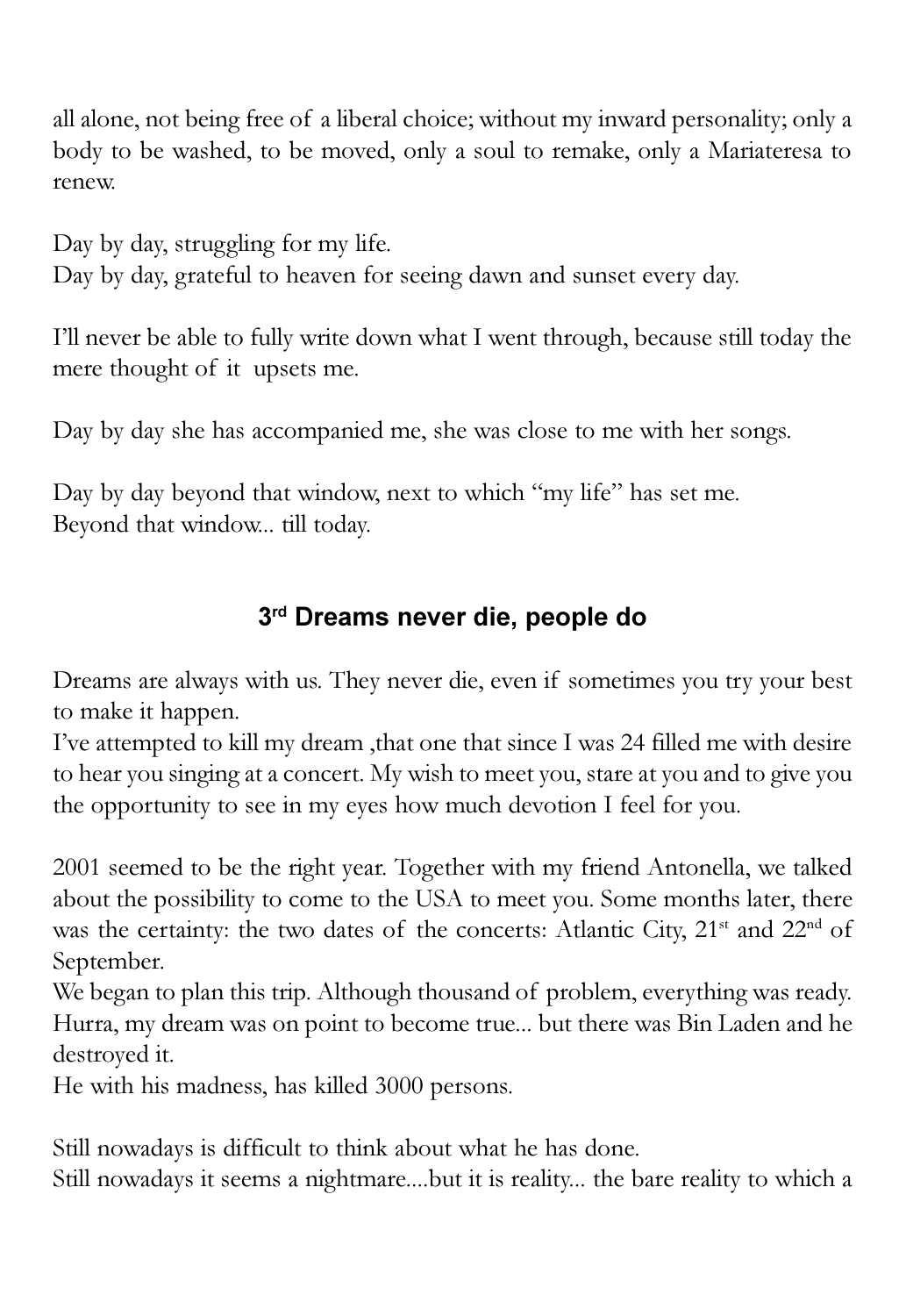madman has brought us!!! I didn't go to New York

## 4<sup>th</sup> A new try

And now? Now a new adventure begins

2003, the new tour's dates. All the dates were in different cities, which were very far from each other.

The days was going on, when I read on "Only Olivia", the fans club, that there were two dates in Las Vegas: 4<sup>th</sup> and 5<sup>th</sup> of October.

After rejecting the other dates for some problem, Antonella, Robin and I decided to fly to Las Vegas.

Even Robin received the same delusion in 2001 when, because of the attack against the twin towers, he couldn't go to Atlantic City.

So we began to organize our trip: we asked for the cost of the flight tickets and of the Hotel. Robin planned especially these two points, because he wouldn't loose this new opportunity. Besides he proposed to spend some days in Tampa; I remember a phone call with Antonella about this: " hi honey, what about Tampa?", and she answered me: "what the hell you say? Why should we have to go in a city that has the name of a sanitary towel!!!"....eheheheh

I had really never thought to this before that moment....and so we both laughed at it!

# 5<sup>th</sup> The preparation for leaving

After some days, we decided to go to Las Vegas. There was still only a big problem to be solved: my problem. With who could I go? Who could accompany me? I began to ask : Mauri answered me he couldn't (he is afraid to fly and to go in a country where he doesn't understand anything), Luisella answered the same (she is too afraid to fly).... have I extinguished all my possibilities? Nooooo... there was just a friend who had given her help accompany me: Graziella. And so, one day, with much courage I decided to call her.

"hi Graziella, here is Mariateresa, how are you?" she replied: "very fine, and you?"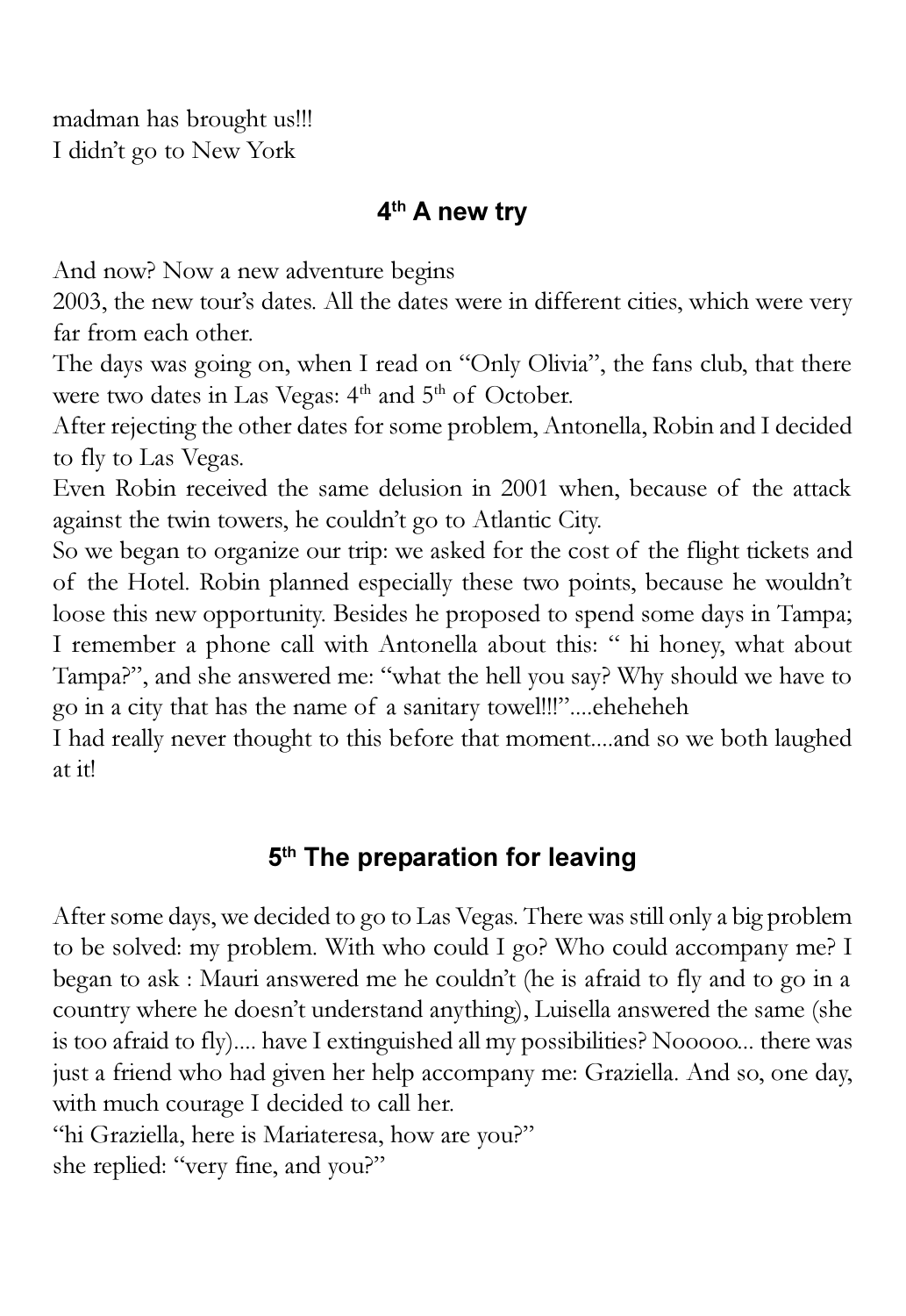I: "me too. Do you remember that one day i have told you about the possibility of a trip in USA?

And she answered: " yes, I do"

I: " and do you remember that I have asked you if you could have accompanied me, and you agreed with me?

she answered me affirmatively and added: " Why?"

I said: " this day is coming! There is the possibility to see Olivia: the two dates of her concert in Las Vegas in October. Would you accompany me?"

And she said surprised: " my God, till over there? Doesn't she come nearer? Anyway, give me a couple of days before giving you an answer.

I replied: " thank you very much, you would make me a favour, you know how much it is important for me.

All though, during those days, I continued to get information about the trip and the tickets, with the help of Robin.

After some days the phone call of Graziella arrived: "hallo, here is Graziella, i have decided: I'm going to come with you to Las Vegas; you will realize your dream"

I was on the point to faint. Anyway I told her: "really? Are you sure? Do you know that from now on, you couldn't refuse to do it!"

All her answer were affirmative.

Hurra was the only word that i said: this time we would really leave. Then I called Luisella, in order to inform her about it.

At last I informed also my parents.

It was July and we began to think about the booking. Antonella decided to come with us too.

The band was organized: 3 "oliviomani" would fly to Las Vegas.

Speaking with Antonella, I began to imagine a imaginary meeting with "madonna" (i use to name Olivia in this way). People could think that I'm a little bit crazy when they hear me naming Olivia with that "holy" nickname, but in the beginning it was only a joke and now I get used to it. Now i explain you the reason: when I said my friends that I would go on a journey, in order to thank a person, who has helped me in those years, they asked me if I would go to "Lourdes" as a pilgrim.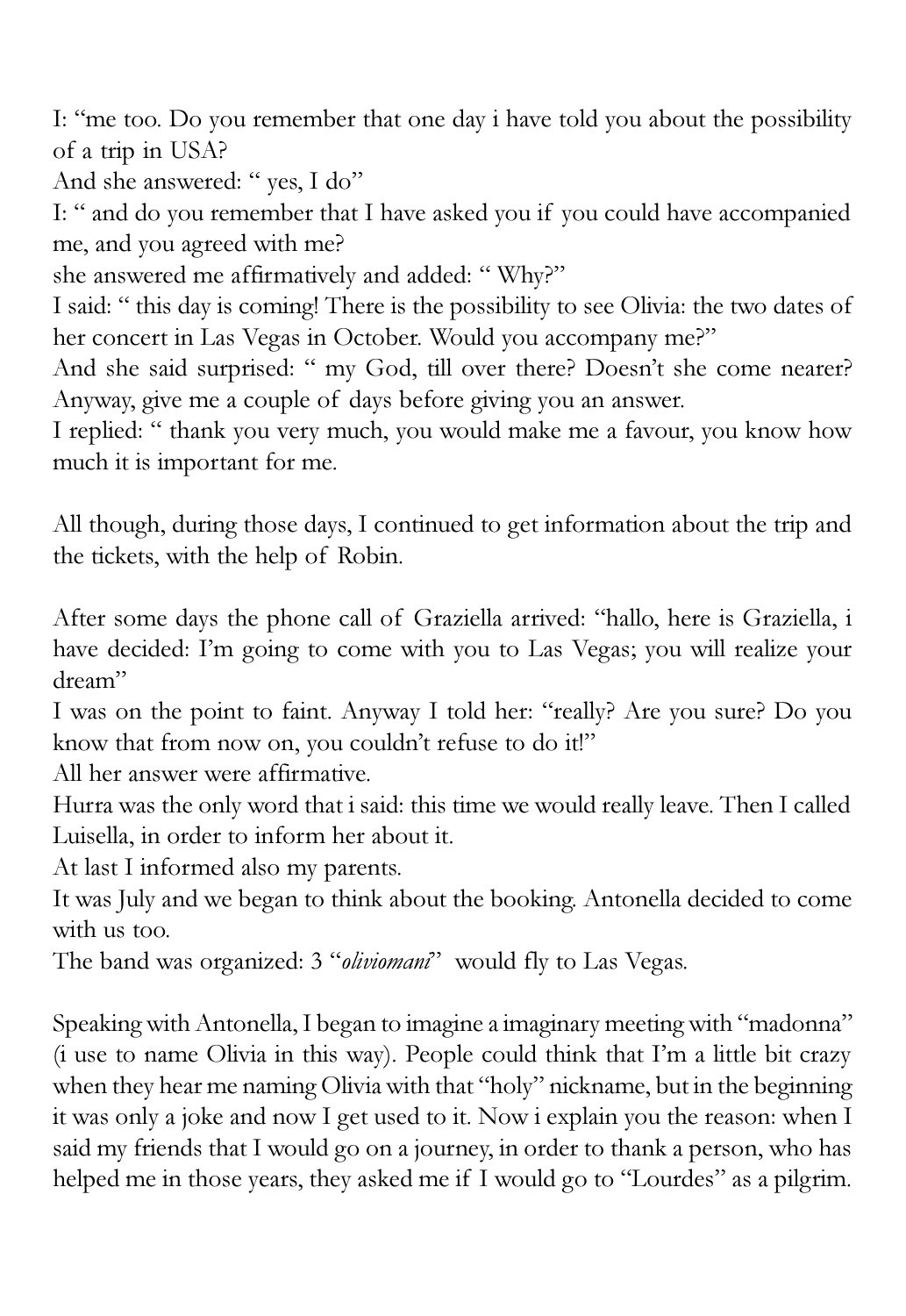And it was for this reason that began to name her "madonna" because my pilgrimage was that one to go and listen to her, see at her, could tell her thanks for all the help she has already given.

Robin thought about every each possible opportunities to meet her, and so did we. Then we put together our ideas, but saying the truth my ideas were always a bit mad, eheheh....but quite normal if you think about the reckless enthusiasm that has given me the strength to face that travel.

The days went on and the day of the departure date was getting nearer. How much afraid was I; probably because the year before I had to renounce to this journey 5 days before the fixed day.

I remembered when at night I thought: " what could I do if a thief entered in my house and rubbed my passport? How could I make it in time? and if I had an accident with my car? If Graziella broke a leg, would we leave anyway? and what could it happen if Olivia didn't arrive for the last date of her concert?

And so, while the departure date was getting nearer, it seemed that the possibility to meet her faded.

The news from her fan club weren't good: that year they couldn't give the pass to the subscribed.

It remained just one possibility: to send a fax to Olivia's manager.

Definitely I didn't write just one, but about thirties, but without any results.

We were disappointed because this little Italian "trio" couldn't find the way to meet Olivia.

Antonella was the only between us who had already met the "madonna", and she has always been repeating not to dream. But my mind continued to do it.

Even if I was sure that it wouldn't be easy to meet her, I enjoyed to wish it. My wishes were too much: I would have been there, face to face with Olivia and naturally I would have jumped and embraced. I burst in a laugh when every time i thought to buy a pair of manacles, and after having shaken her hand....zac...together....forever. And her reaction could have at that time continually changed: sometimes she would have laughed, sometimes she would have got angry and she would have called her bodyguard, or she would have looked at my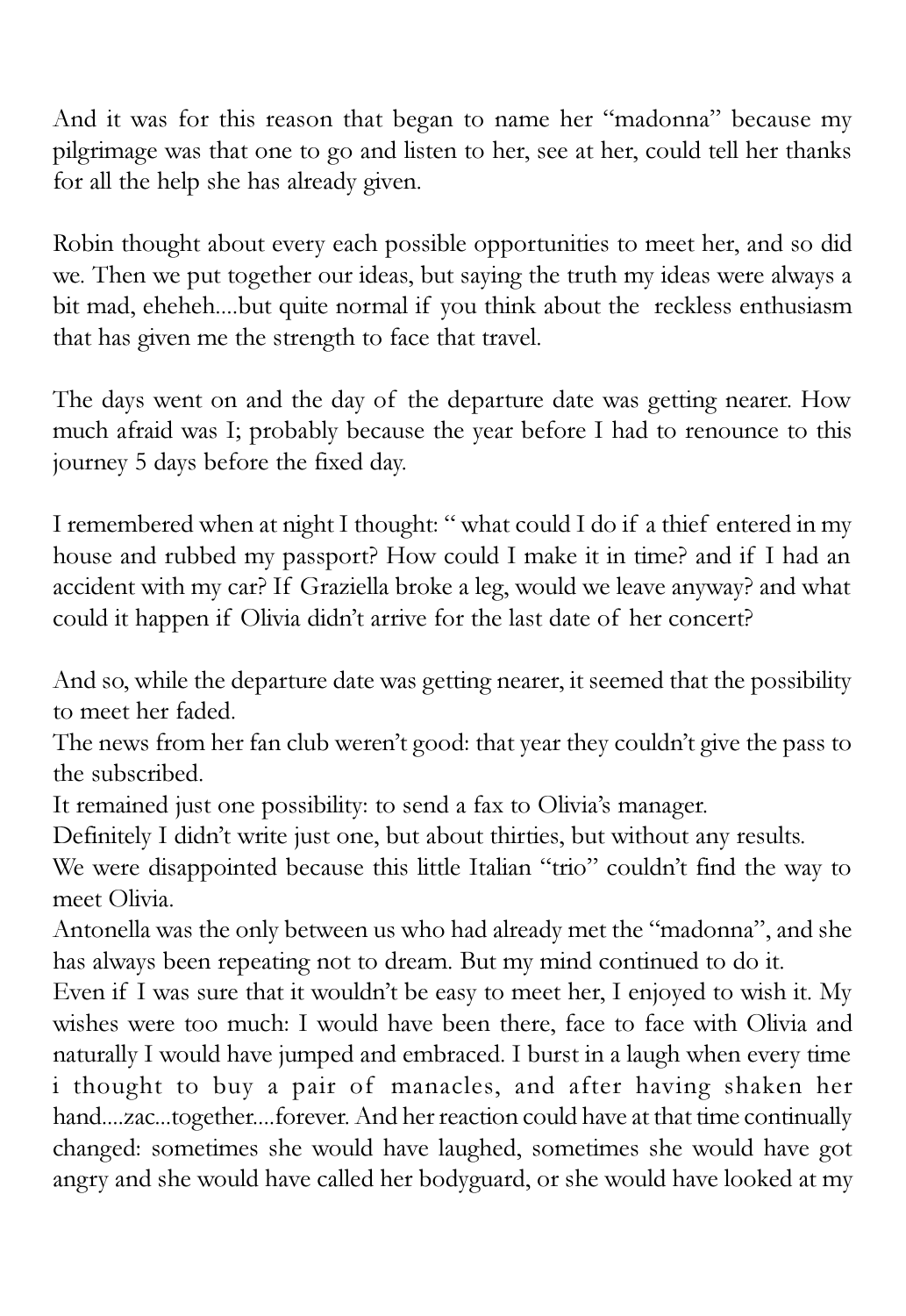saying: "she is a little bit stupid!"

The 3<sup>rd</sup> of October was "at the door", everything was ready and planned meticulously.

Antonella would have reached me at home and then, together with Graziella, we would have gone to Milan and then the departure toward Las Vegas.

# 6<sup>th</sup> The departure

 $3<sup>rd</sup>$  October, at 3.30 a.m.; the telephone rang; my mother cried me to wake up. During that night she hadn't slept for fear that my alarm clock wouldn't go!

After a fast breakfast, we put on our leather jacket and then go!!!

In Valdagno there was Graziella, so dressed as we were, who were waiting for us.

We drove for three hours and after a break for lunch, we finally reached Malpensa airport in Milan.

Wow!... it was the first time that i saw an airport...it is really big!

We checked immediately in, following Antonella's advice. Thanks to God we were in time: there was already a problem!

It hadn't been enough the recommendations to the travel agency and to the air Delta Company!

The night before, I called personally to the travel agency to mind that I was on a wheelchair. Cristina, the representative of the travel agency, who had booked the flight, hade also made about ten or so phone calls to try not to have an unpleasant surprise and in order to have a comfortable flight.

But at the check-in desk the air company hadn't received this information. So they had to assign me a normal sit and I run the risk of loosing the flight, if someone else on the wheelchair would have token my same airplane.

For this reason Antonella's advice was essential !!!

Besides she decided to inform the Atlanta airport about this problem in order to take precautions for the flight Atlanta-Las Vegas. In the meanwhile Robin arrived and after two hours, at 11 a.m. we boarded: it was my first time on a airplane. I

| BOARDING CARD<br>SELLA/MARIATERESAMRS                                                     |                                                                   | BOARDING CARD<br>SELLA/MARIATERESAMRS |
|-------------------------------------------------------------------------------------------|-------------------------------------------------------------------|---------------------------------------|
| DL2393028143                                                                              | FLIGHT<br>SERT                                                    |                                       |
| DATE<br>FLIGHT<br>030CT<br>DI 417<br>ORIGIN<br>ATLANTA<br>DESTINATION<br><b>LAS VEGAS</b> | DL75<br>URIGIN<br><b>MILAN-MALPENSA</b><br>JESTINATION<br>ATLANTA | SEAT<br>DATE<br>030CT 20C<br>EQP01    |
| OPERATED BY GELTA ATR LINES I                                                             |                                                                   | DERATED BY DELTA AIR LINES INC.       |
|                                                                                           | BOW<br>ИХРО64<br>0?                                               | BABS<br>01                            |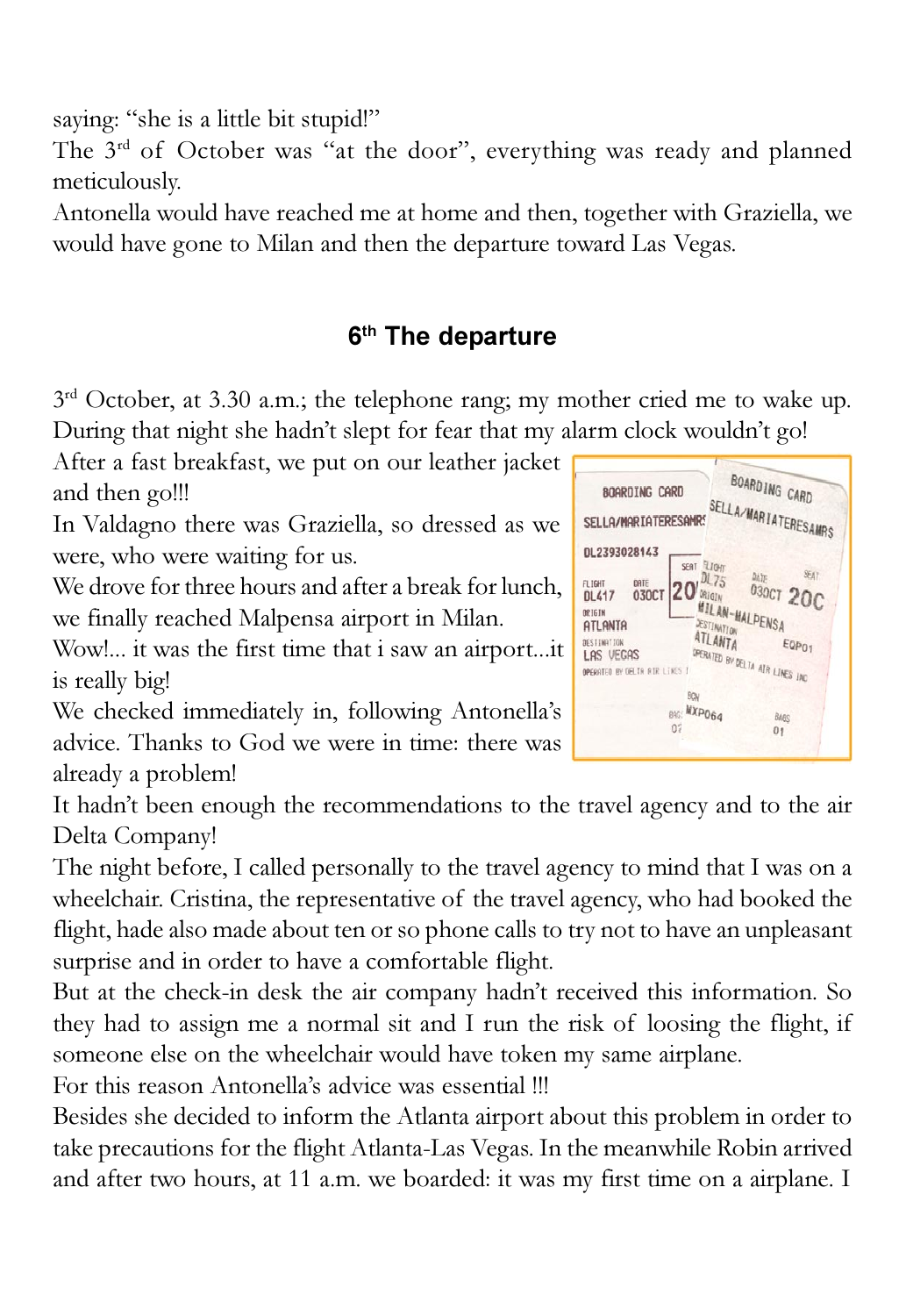don't remember very well, but my first impression was that to be in bus. Now everything was in order: I was in my special sit between Graziella and Antonella; Robin was six or seven rows behind.

"oh my God" exclaimed when the airplane was moving... "oh my Goooooood!!!" I cried even when it was taking off, adding also: "Thy will be done!"

Honestly speaking, I thought it would have been worse. I wasn't scared, I didn't feel any air pocket. My first take-off was perfect. The impact with the hostesses, instead, was a tragedy. I used to see them on TV or in the movies; nice smiling girls who did all they could to make passengers feel comfortable. On this plane they were all bad looking and pretty old. The youngest one could have been 55. They were ugly, very ugly, I should say. I was very surprised, and told my friends; "Have you seen the hostesses?" They all laughed and Antonella said; "Wait to see the one who's coming!"

After getting over this shock ehehe, just a way of saying "shock", they brought us some food.

Among a chat, a movie, a perturbation, the fateful necessity came: the rest room. Antonella called one of these bad looking woman. I saw her coming with a little wheel chair, one of those you can assemble and take apart in a couple of minutes. I felt a bit bad. Shall I get on "that thingie" to go to the rest room. Graziella helped me to get on it and the "hostess" pushed it to the rest room. Who said disabled don't have problems on airplanes? I'd really like to look at their face! Shouldn't everyone have the same comfort?! Unfortunately I had to put up with some uneasiness, and the only equal thing is the ticket price. The hostesses created a sort of anteroom, so that I could get into that hole without showing off my body. It was pretty hard for Gabriella to drag me in there. In that very moment we went through a perturbation and we were wobbling. All the passengers looked at me while I was going back to my seat. I felt even more "disabled" tied as I was on that pseudo wheel chair. Yet, my thought was always the same; "I would go through this and much more to be able to see Olivia". Even when my legs were hurting a lot, just thinking about this gave me a relief. The idea that I would have seen her the day after, that I would have heard her sing, gave me the strength to put up with everything.

The time for landing came, and even then I didn't feel anything. Perhaps I was too excited. We got to Atlanta, and after passing the customs, I realized I was in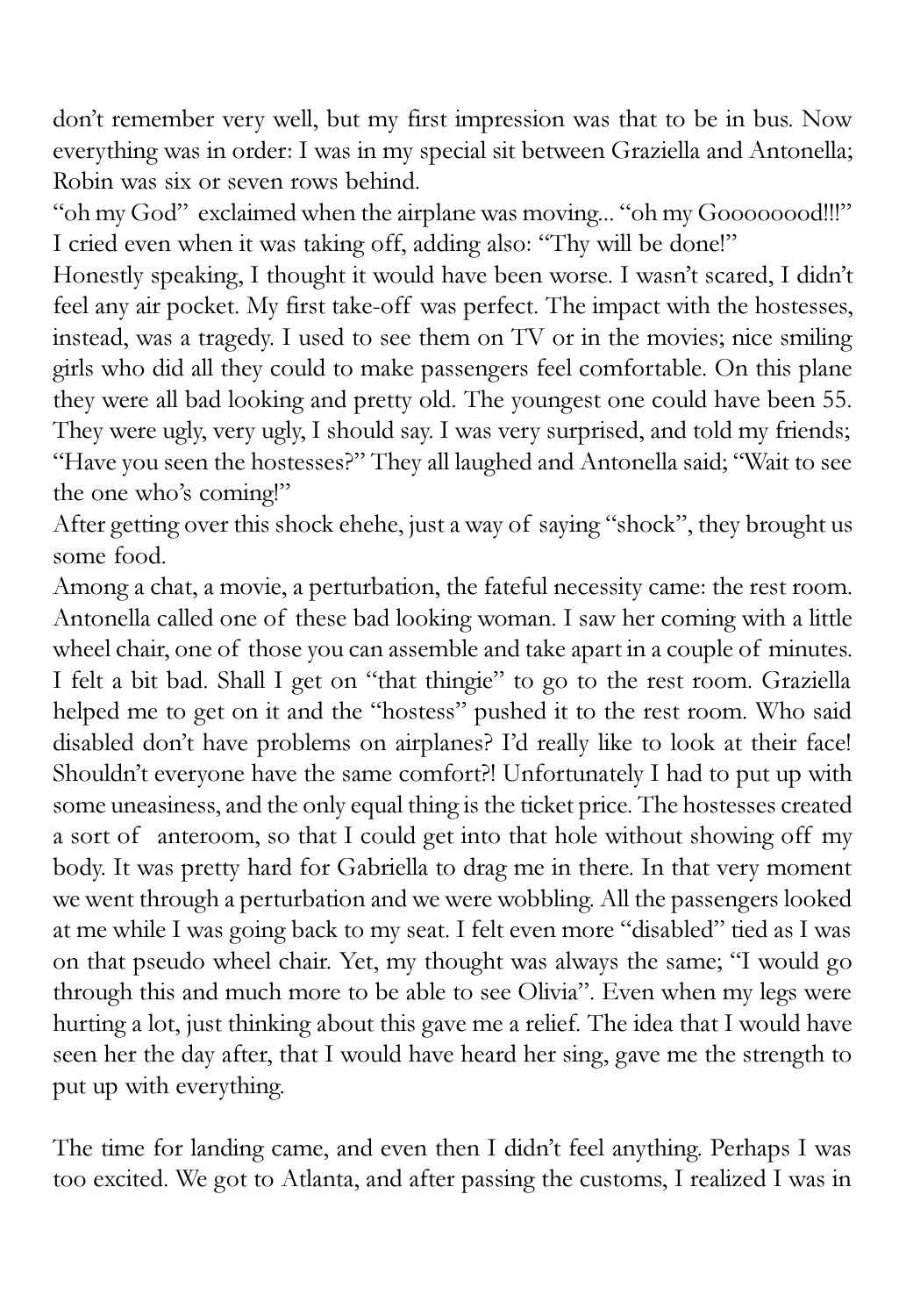### 7th Americaaaaaaa

Here is America!

My destination was getting closer and closer.

I had a hard impact with the check-in in Atlanta, as a policewoman frisked me. It wasn't easy with the language. She talked to me and told me where to place my hands. I didn't always understand, but I always said "YES". I was alone and felt scared. For the first time a person I didn't know was touching me. When the policewoman asked me if she could take my shoes off, I didn't understand; it was too difficult of a sentence. I looked at her, and after saying my usual "yes", I saw her getting closer and undo my shoes. At this point I understood that she wanted to check if I had something in my shoes. After September 11<sup>th</sup> they've become very strict and check everything. Since I couldn't pass through the metal detector as it would have gone on because of the wheel chair, I got frisked 3 times during this trip. But I had my thought: "I have to put up with everything to see Olivia". We left again. Another boarding, another fit of anger for the assignment of the seats. Antonella had to fight a little to make me assign a seat where my legs could have little room.

Las Vegas was getting closer and closer; Olivia was getting closer and closer. After a five-hour flight we finally began to see the lights of the city, an ocean of lights. We checked if at the airport there were the posters advertising the concert, but they were not there.

# 8th Las Vegas

The first stop was at a stall where we had a coffee, and –strange but true- it was really good. Immediately after this Robin asked for a cab, but then we decided to take a limo. As we shared the fee, it didn't cost us that much, but the emotion to arrive at the hotel on that car was much.

I remember that, when it was time to get on the limo, a man came over after putting the luggage in the trunk, and asked me if I wanted to sell my wheel chair to him. His wife was also on a wheel chair and he wanted to take mine home to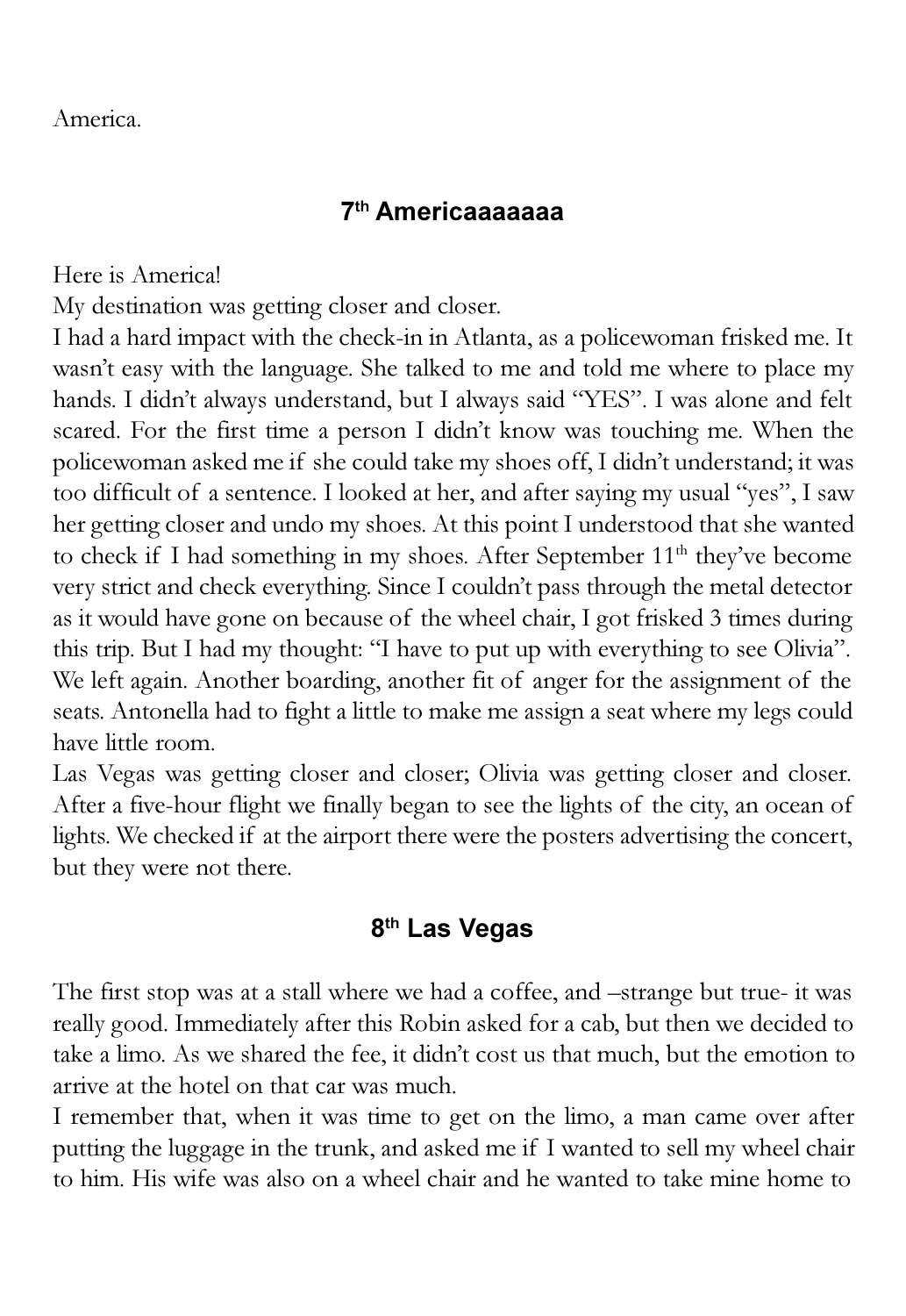her. More than once he asked me how much money I wanted. I explained to him that I couldn't sell it, as those wheels were my legs. Thinking back again to that episode, I find it strange, in the US, to find someone who wants my wheel chair. America is in the forefront of everything. Maybe I just met a crazy man. I seem to have something that attracts this kind of people. Everywhere I go some weird person approaches me.

After a few minutes I saw through the window of the limo the big poster that advertises Olivia's concerts. Wow! It was beautiful!

Five minutes on this wonderful car, we thought we were dreaming. I showed Graziella the mini bar and the TV; leather and brier-root-coverings. Everything was like in a dream, in a movie.

We get at the hotel, the doors open and we get off the car.

The amazement on entering the hotel was much. It's huge, and has the Tour Eiffel outside. The Paris Hotel reproduces a Part of Paris: the bistrot, the streets, it was incredible, we felt like we were in the French capital city. At the reception we got the keys to our rooms.

On the seventh floor, in front of our rooms, we greet Robin and agree to hear from each other the following day, for breakfast.

The room was really beautiful, in French style. Antonella turned on the TV and there it was, the ad of Olivia's concert. The video clip and the song were "Precious Love". I had never seen it so often on TV. We decided to take a shower, first, and then go out late in the evening. Graziella was worried about me, as my legs were swollen three time as much.

After showering, we lay down for 5 minutes, but I couldn't stay there, I wanted to enjoy every single moment of this trip.

After 20 minutes we were in the hall of the hotel.

We leave the Paris Hotel, and I see right in front of me a big screen with her nice big face. It was the advertising for the concerts. Wow! What emotion! It's not possible, it feels like a movie, but it's true. We decide to go and see the Caesars Hotel, and, on my way I see her again in those big screens. Amazement and joy again. I remember I said; "Mamma mia, I've never seen her in such a big picture". The time seemed not to go by. In those moments I wanted the hands of time to say 8 p.m. of the day after, the time for the concert. We kept walking and got to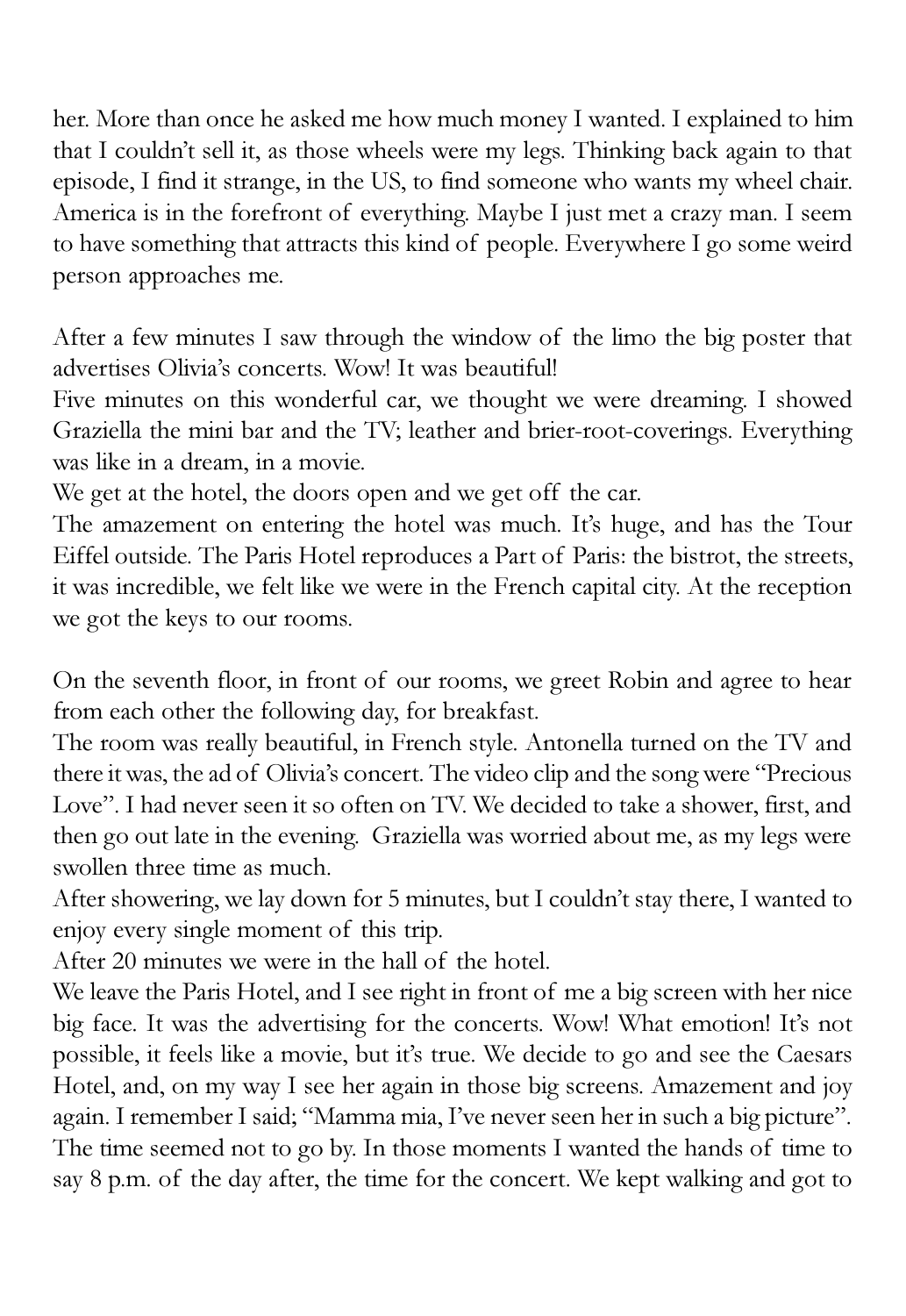the Bellaggio Hotel, with its beautiful fountains which gives wonderful effects through the way the water springs. After this, we went to the Caesars Hotel. Unbelievable, they reproduced the ancient Rome. We started feeling tired, it was 3 o'clock a.m., and we decided to go back to our hotel. We went to bed and fell immediately asleep. It was about 3:30 a.m. Yet, the emotion tended to take away the tiredness. Had it been possible to see Olivia that very moment, I'd have gone. Despite the hardness of the trip, nothing could stop me. But if I slept, the night would go quickly, or what remained of if. I didn't sleep very much, perhaps a couple of hours. At 7 a.m. I was already awaken and very alive, ready to start a wonderful day. I woke up the girls and we started to get ready. Robin called us to know when we could meet for breakfast. At 8 a.m. we left the room and called the man of the group, ehehe. We decided to have a big breakfast. To say "big" is not enough, there was anything we could have. I wanted to rush to be able to visit the city, even though I knew I would wait to see Olivia in front of the hotel. The time seemed never to go by, not even when I was looking for a puppet to give Olivia. Finally, after going from one shop to another, the afternoon came. We agreed with Robin to meet behind the hotel, as, according to him, that was where Olivia would arrive by bus. Antonella didn't think the same, and after waiting for an hour we admitted she was right. We went back to the hotel. Robin and I wanted to order some flowers to bring Olivia during the concert. Before this, Antonella and I stopped at the box office, where the ticket for the concert were sold. Antonella was quite stressed and angry, because she really wanted me to meet Olivia. Antonella's parents, when she left from home, told her; "Do as much as possible so that Mariateresa can meet Olivia". I feel a bit guilty for she really had pretty many fits of anger. At the box office she talked to the director, explaining to him my situation, and telling him I came from Italy to meet her. Yet, this person just kept saying Olivia didn't want to meet anyone, with no exception. To hear those word was for me like a cold shower, and for Antonella a further fit of anger. We went up to the room and found the flowers Robin and I had ordered in the afternoon by phone. I had chosen white roses, Robin the yellow ones. Probably not the roses Olivia particularly loved. Antonella, in fact, told us very kindly; "You're surely two fools. She likes red roses". To which I answered; "It doesn't matter, I like white roses, and these flowers are supposed to tell her my feelings". Shortly after Robin joined us and we began to glue the sheets for the banner I had prepared: the phrase…..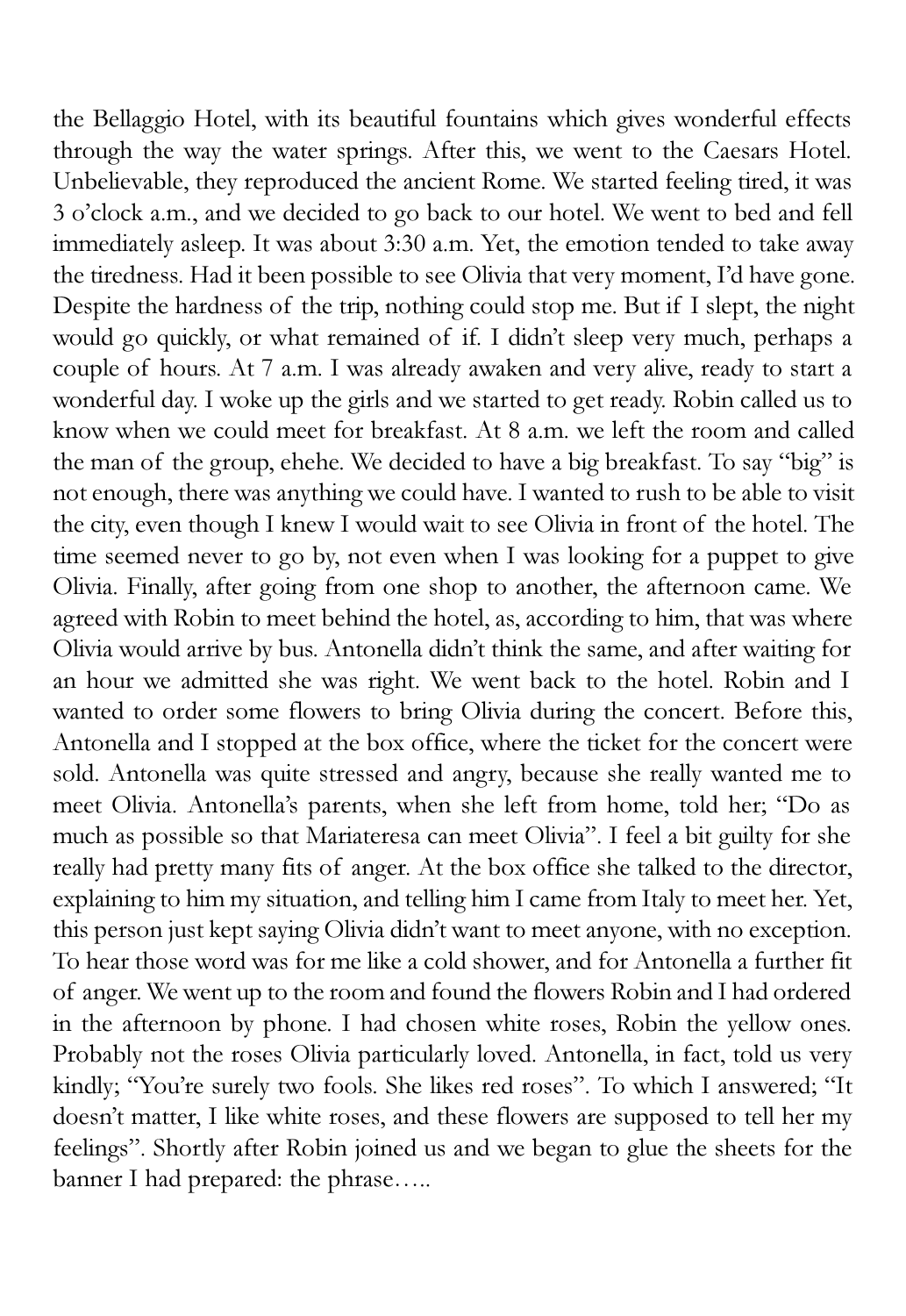It was 7 p.m., everything was ready, the banner, the flowers… a little touch to the look and there it was, the great moment had arrived.

Graziella was cracking up for laughing when she saw us with the roses. We were all dressed up, and someone could think we were going to a wedding, as in Las Vegas people get married very easily. To some extent, it was like a wedding. In a few moments I'd have seen her, finally surrounded by her voice and her smile.

### 9th The concert

We got in the theater, we were in the tenth row. We could see the stage very well and I was comfortable. I could carry the roses. I looked at the people, trying to find someone I knew. In the past months I had been watching the pictures of Olivia's fans on Only Olivia. I was trying to find Nancy, my friend from New York, but I couldn't see her. I wasn't sure the person I saw was herself. I was agitated, thrilled, and –I think- on another level. I didn't know what could happen. I only knew I was there and that in a while my dream would come true. I'd have seen her. I looked at Antonella, I did want to attend my first concert with her; we had been talking about this for years.

8 o'clock p.m. The lights go out. The notes of the song "I HONESTLY LOVE YOU" can be heard. From the right side of the stage I hear her voice and start crying. She comes in and I cried, and cried, and cried. I just couldn't stop. It was stronger than me. I was there, after 24 years I could listen to her, I could see her. In that moment my eyes couldn't see anything. With my soul I could perceive Olivia's magnificence. My heart was beating fast and tears were flowing down my face, without pause. I was trembling and making my wheel chair do the same. Her voice was in me and I couldn't believe it. I couldn't open my eyes, I was afraid to wake up, I was afraid it was a dream. I kept crying and every second felt like eternity. Every tear seemed to make up for the absence of these years. The desire that has surrounded me for all this time. I opened my eyes and she was there. It was not a dream. She was wearing a red dress and was very beautiful, gorgeous, wonderful.

I was happy and full of feelings. I was there, but, at the same time, I felt as if I was in another dimension, next to her. I felt like I was flying. Antonella kept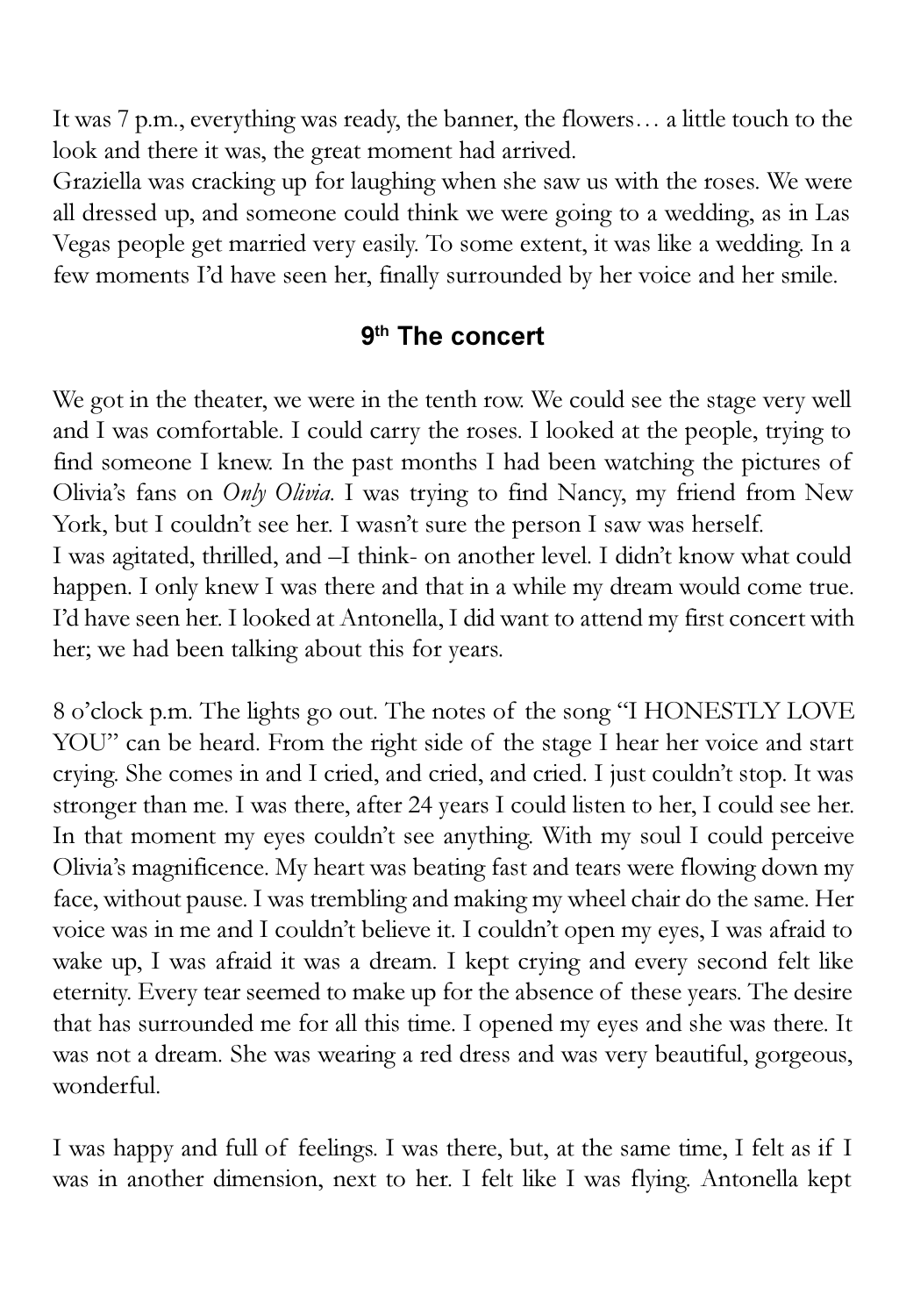telling me to stop crying, but it wasn't that easy. At the end of the song there was a burst of applause, and all the fans were welcoming this wonderful woman. I looked at Antonella to share my feelings with her. She had a very sad face, but, at the same time, she was happy, even though she didn't want to admit it. She had mixed feelings; on one hand she was happy to be there with me, on the other hand she was disappointed because I couldn't meet Olivia. After Olivia welcomed



us, the second song began "Have You Ever Been Mellow".

Antonella, as she was trying to make me stop crying, asked me if I wanted to bring the roses during this song. I felt scared, yet I said "yes". She got up, I took the flowers and we tried to came out of the reserved seat where I was. While doing this, someone of the staff

told us we couldn't do it and invites us to go back to our seats. Antonella didn't

even think about that, telling this person we were just going to bring the roses. So we ran down so that no one could stop us. We got by the stage. In that moment Olivia was on the left side and little by little she comes towards the middle. She saw me and came towards me, with a smile I can't define. My eyes were swollen because of the many tears I cried, I could hardly be recognized, I



couldn't realize what was going on. She was in front of me and bowed down giving me her hand. I tried to let her know that my right hand couldn't reach her. I gave her the roses so that my left hand was free to hold hers. I gazed at her intensely, and she did the same. These were immense moments, we were looking at each other's eyes. I could tell her with my lips; "I LOVE YOU", she felt touched, held my hand tightly, and said very sweetly "THANK YOU"….. still holding each other's hand for a few moments and then they separated. She smiled at me while we were leaving.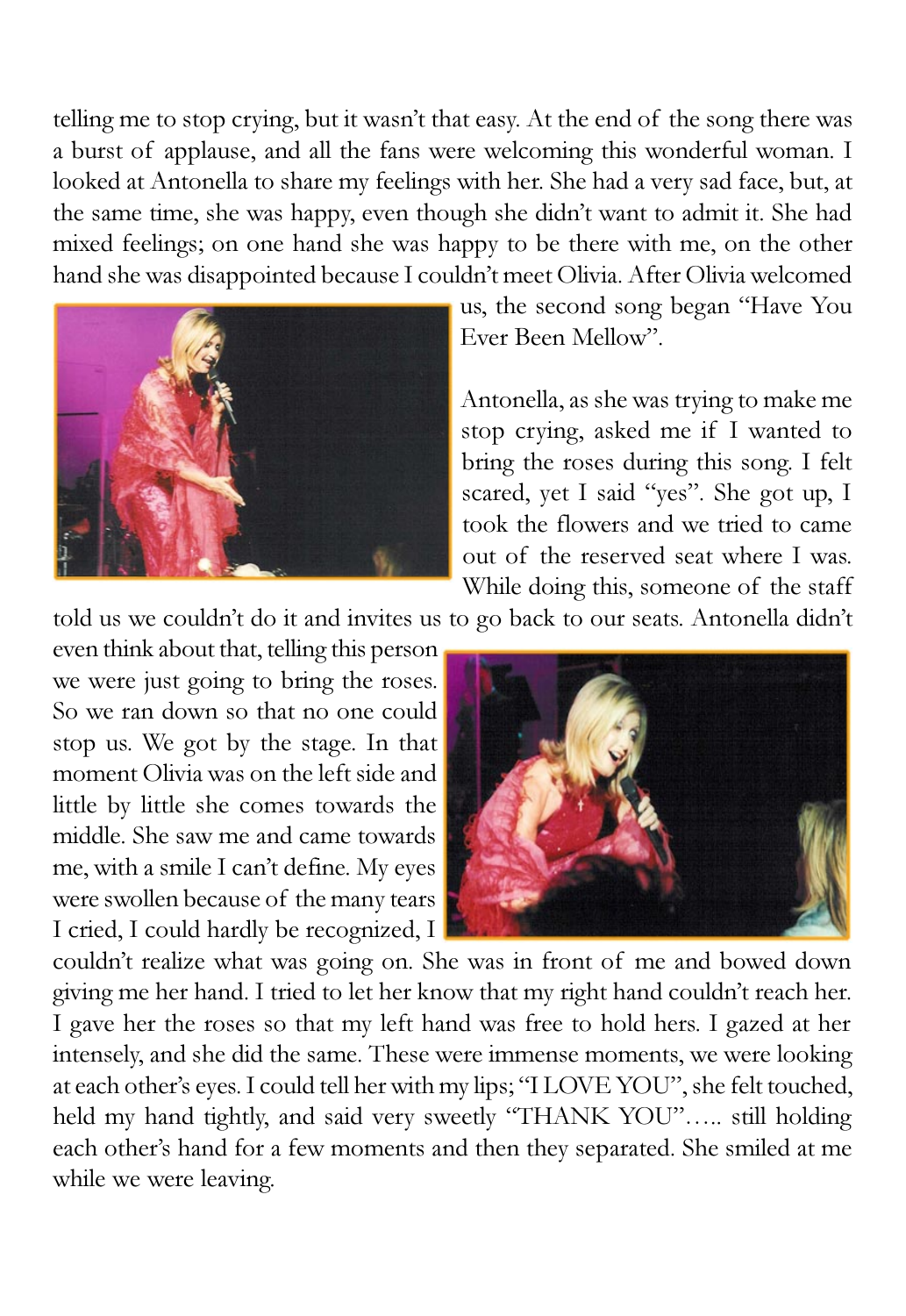I went back to my place as happy as ever. I had been able to convey my feelings to her. I think she noticed my eyes swollen for joyful tears as her eyes showed she

felt moved. Antonella was happy too. In that moment I looked at Robin, yet without saying anything, as Olivia was singing and I wanted to enjoy every single moment of her presence. My heart was beating fast, it went through a big test: the fact that I could hold her hand, look into her eyes, see her smile which in the past enlightened me through



the pictures and now I could see it live.



I kept saying she was fantastic, wonderful, and these words of mine were accompanied by the lyrics of her songs.

She's very joyful. She would tell us some jokes during the break between a song and the other, apologizing if she missed some words. She did miss many words while singing a song, and smiled. She, goddess in everything.

Every song brought up thousands of feelings, greatest feelings.

I kept crying, even if not as much as at the beginning. I wanted to stop the hands of time. I wanted to listen to her endlessly.

I wanted to hug her in that moment. During some songs we lifted up the banner. I doubt that she saw it, but it was nice anyway. Time was going by too fast. Knowing the concert schedule, I knew that it was going to be over, that I wouldn't see her till the day after, and this made me sad, even if I was full of happiness. She said goodbye and left while singing "I LOVE YOU, I HONESTLY LOVE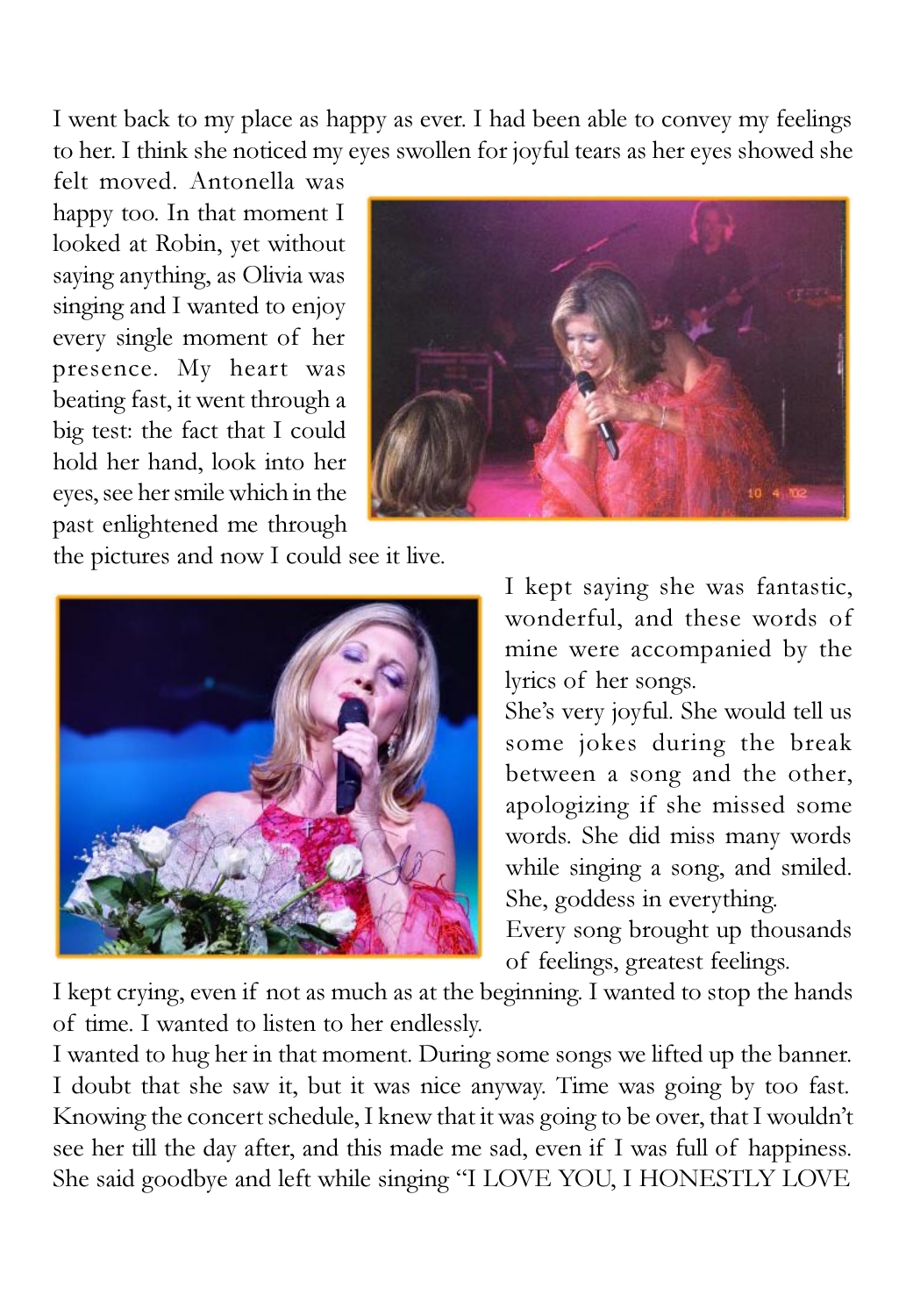YOU". The applauses lasted for a long time. She was no longer there. At that point, Antonella reminds me that we were not going to leave the theater but were going in front of the backstage entrance, hoping to get a pass to meet her. So we did.

## 10<sup>th</sup> The pass

We waited in front of that entrance. The staff invites us to go out. Antonella tells

my story, explaining I came from Italy to meet her, but nothing, those people didn't want to let me pass. On the contrary, the said Olivia didn't want to meet any fan. That wasn't true though, as some people were going in. Antonella didn't give up and we remained there. After 10 minutes those people said again we had to leave, but we didn't move. We had a little argument raising voices, I was in the way where



people had to pass to go out. Probably for this reason, a security man came over to us asking what was going on. Antonella explained I was there to meet Olivia, that I came from Italy, that I put up with many difficulties and humiliations. Antonella said these very words; "We don't ask that much, please, ask Olivia if she would like to meet a girl who came from Italy only to meet her. Tell her it's the girl who brought her white roses. If Olivia says she doesn't want to meet her, we will leave". After a few minutes, that man came back with a smile on his face and said to us; " Olivia wants to meet her". He asked what's my name. Antonella's voice was faltering, and she was crying. Realizing we were crying, this guy tells us not to cry anymore and that we would go in a while. And it happened. After a while we entered the first anteroom, hardly believing we could meet her. Antonella gave me a hug and asked if I was happy. "Happy" is not enough, I was superhappy. I was touching the sky. We still waited for a little and then we got into the room where I would have met the goddess.

#### 11<sup>th</sup> The encounter

At first we sat next to the door and waited. Antonella said to me; "The goddess in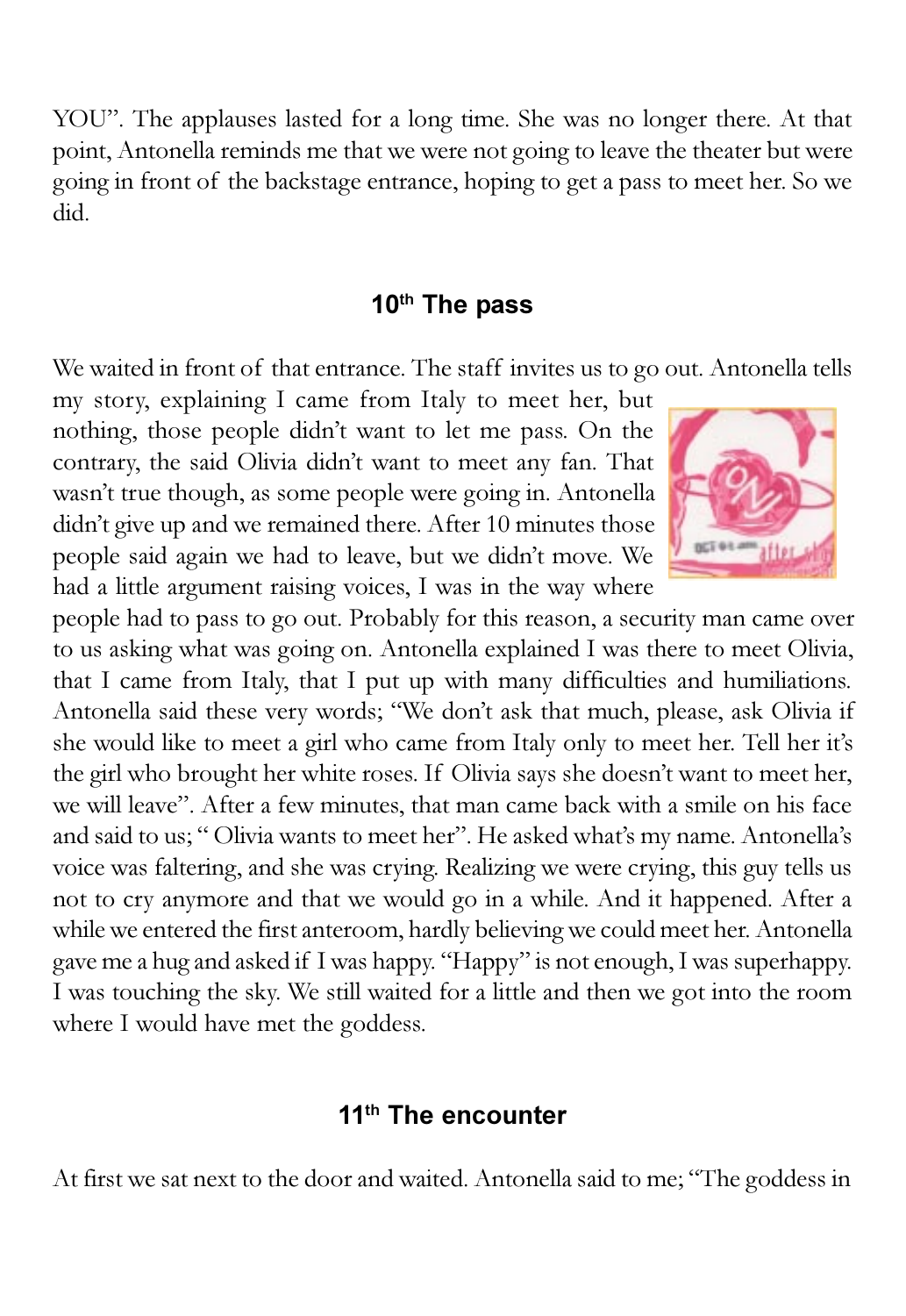leopard skin is coming. I'm begging you, do not cry, be calm". It's not easy. I was turned around and the first thing I saw was the skirt made of leopard skin that wrapped her behind. She approached me and smiled at me, shook my hand and held it tight, gave me a hug. She took a chair and sat in front of me. She was in between us and the rest of the people. In that moment it was as if we were alone, only the three of us. I looked at her and said; "I LOVE YOU". I told her she was very beautiful and very skilful. My English is not good enough, but Antonella helped me translating my words. I told her it was very important for me, as I had been following her for 24 years. I told her she helped me a lot. She caressed my hand tenderly, holding it tight in hers. She was looking at me while I was speaking, smiled sweetly at me and got moved when I told her she helped me a lot through my bad times. I thanked her for being close to me with her songs and the smiles she gave me through her pictures. I was very moved and felt she was moved too. Then she caressed my right cheek. I gazed at her intensely, but I can't create a



contact. I wanted to hold her, but it was as if I was petrified. We looked at each other. She answered me as slowly as possible to make me understand as much as

possible. She thanked me and said she was happy that she helped me. Then I took out of my purse a little box with a golden heart inside. A month before I had drawn that and sent it to a jeweler's shop to have that heart made. When she saw it, she was surprised, said it was very beautiful and asked if I had really created it. I said "yes". Antonella repeated that with a better English. Olivia looked at it over



and over again and said it looked like the logo of her record company. I looked at her and said that was my heart and I was giving it to her. I brought my left hand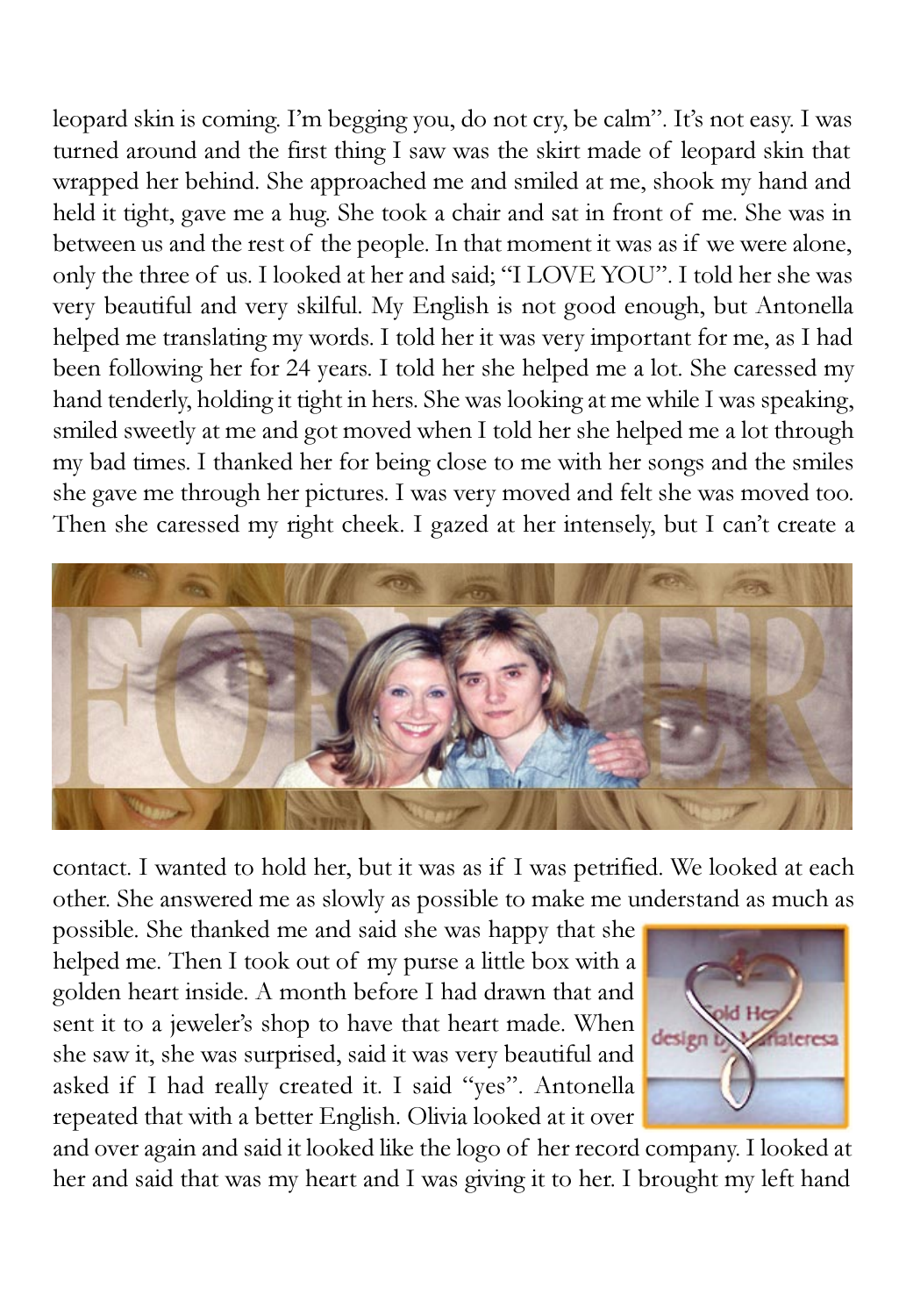to my breast and gave it to her. She grazed the jewel and smiled at me saying it was very beautiful. Then she asked me how long I was staying in Las Vegas. When I answered; "Only 2 days, I'm here only to see you and then I will go back", she looked at Antonella and asked, "Is it true?" SHE TOUGHT SHE DIDN'T UNDERSTAND MY WORDS. Antonella said she understood right. Olivia got near me, held my hand, and, with tears in her eyes, looked at me. She couldn't believe I had traveled so much just to be able to see her, and I couldn't believe she was holding my hand and gazing at me so intensely. I told her that I had planned that trip already in 2001, but then the tragedy in New York happened. She said; "A terrible tragedy", and, thinking about that attack, her body kind of trembled. I changed subject, and told her I have a web site dedicated to her. It's my dedication of love. Surprised and happy she asked for the web site address, but I forgot to give it to her. She asked if I had a picture where she could write a dedication or her autograph. Unfortunately I had to say "no". I had nothing with me as I didn't think I'd meet her. She sat next to, between Antonella and me, and began to ask my friend information about my health, while holding my right arm with her left hand. She asked if the illness is in progress or was still. When Antonella told her my illness was still, she looked at me and smiled squeezing my arm and grazed my right hand. She realized I had some problem. Antonella kept telling her my story and told her that I adore the song "WHY ME", that I had the same questions and answers when I heard it. In that song she wrote the very feelings of people who, in one way or the other, have problems. I said to her it's a beautiful song and thanked her for writing it. She looked at me with her moved eyes and said it's her favorite song too, and squeezed my arm and then my hand. I would never have thought she could be interested in me. She asked me again if I had a picture to write her autograph, and I said "no". at that point she called one of the staff asking to have a tour program or a picture, she gave this person the little box with the heart I gave her, and, while doing this, she smiled. Then she said; "And the picture?" So Antonella got up and prepared the camera. In the meantime the picture for the dedication came, and Olivia started writing on it, always holding my arm. I looked at her and saw all her radiance, and her sweetest way of looking. Her freshness made me think back and see her in "Grease". Her will of living sweeps away the years from her face. Even a bit older, she's more beautiful. Her hands let show that the years go by. She, in all that she is, shining like a sun ray that warms without burning. She, with a little make-up; the light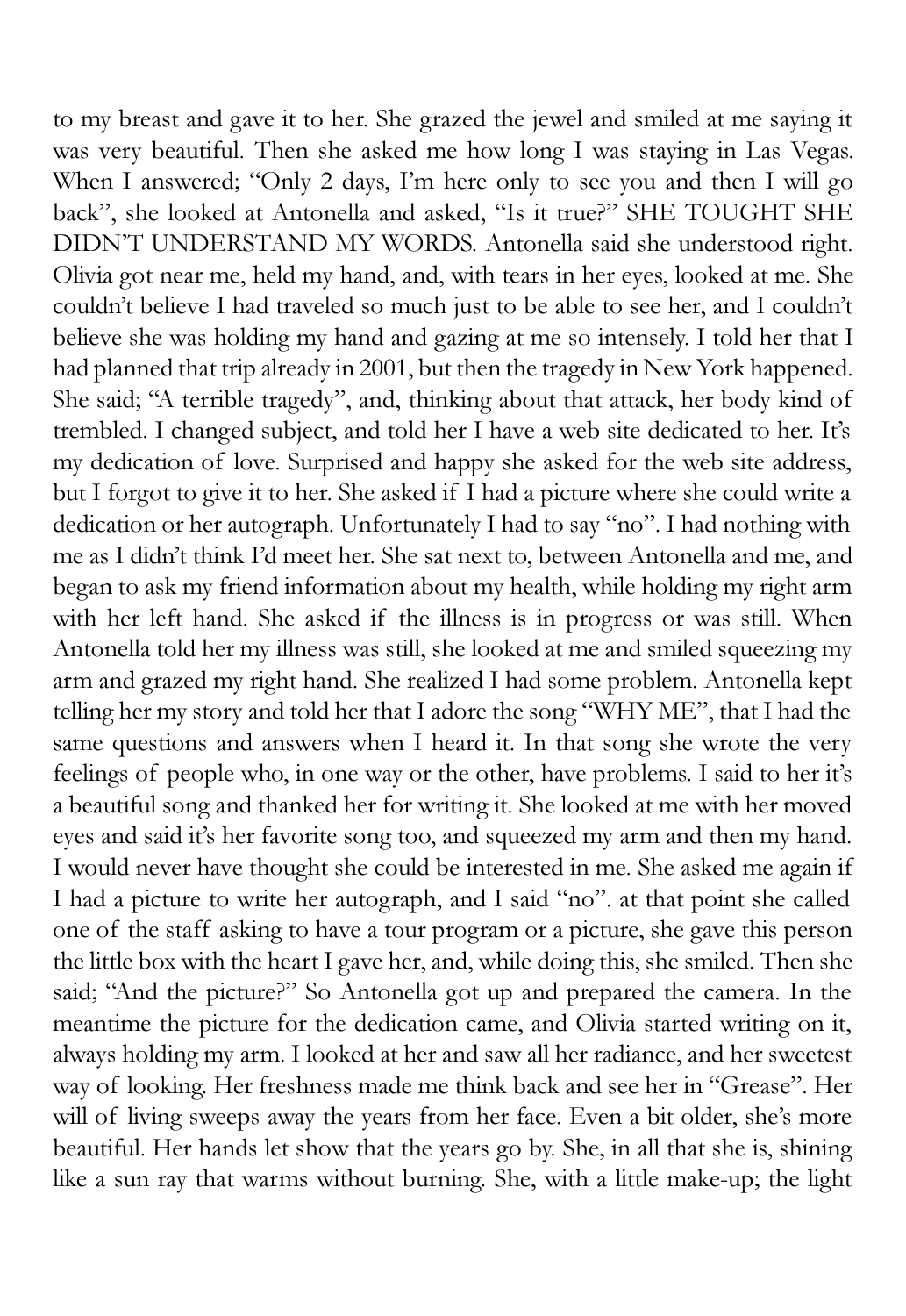blue on her eyes that make her even more like an angel; with little perfume; with that white-beige shirt. She, who was there, writing some words for me.

She gave me the picture and smiled, turned to Antonella and asked; "Don't you want it?" Antonella said she was only there for me, but Olivia gave a picture to her too. Then she said to me "Now we're going to take a picture". She came even closer to me, we were cheek to cheek, and her arm was around me. After Antonella took the first picture, she said to take another one. She took my arm, I wanted to look at her. When I turned to her she was looking at me, but I wasn't able to do the same. The intensity of her eyes goes beyond every expectation and imagination. We also took a picture with the three of us. Olivia got up and said; "Unfortunately I have to go to meet the other fans now". We said we knew it. She tanked me and held my hand tight, but I don't remember if she gave me a hug…… We departed, the last image I have of her that evening is her back, her blond hair and the leopard skin skirt.

We left the room, still not believing that we spent 20 minutes with her. Even today for us it's hard to believe this woman's sensitivity. We're very happy that we've been following her for 24 years; we're very happy that "OUR OLIVIA" is real and not fake.

# 12<sup>th</sup> The awareness: she is special

We left the theater, both with our heart full of tears, and found Robin and Graziella waiting for us, both happy when they saw the picture in my hands, as they understood I had been able to meet her. On our way back we met another fan who looked unhappy and angry, but we couldn't care less, Antonella and I thought! The world could fall apart. In that moment I could save the entire human kind as I had so many positive feelings inside me.

We went to our room to leave the pictures, I couldn't risk to damage them. I looked at that nice big face again with the dedication and put them away in the luggage.

We decided to have supper –it was 11 p.m.– even if the food was not on the top of the list. We went to a restaurant and ate. We told Robin about our encounter with the goddess, that's how we finished the day.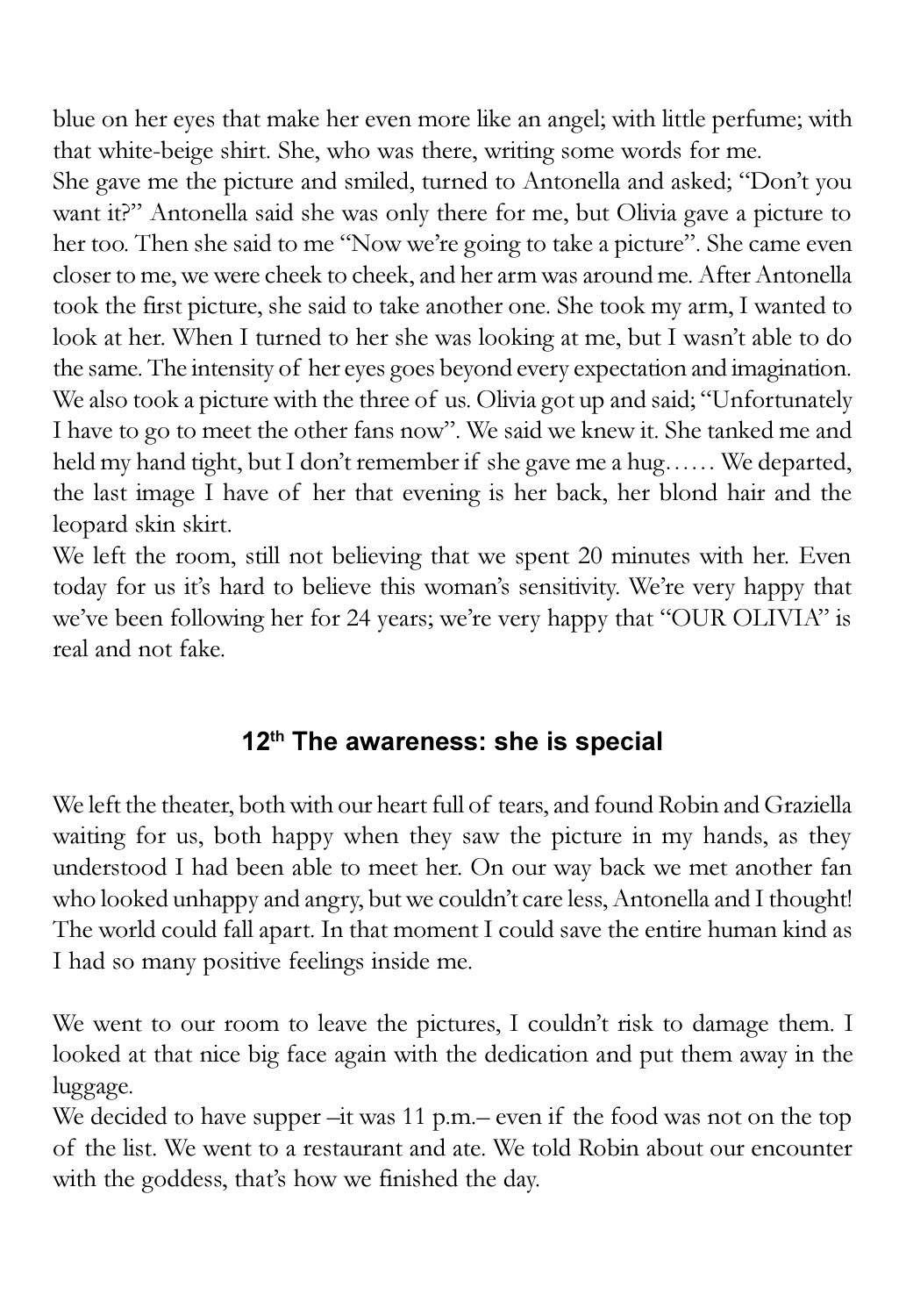We went back to our room and got ready for the night. I wasn't sleepy, but, at the same time, I wanted to be alone with my thoughts. I was trying to remember the magic encounter. Everything felt like in a movie, I could hardly believe it, and I feel the same even now while I'm writing. I feel like I can't tell all my feelings, and I'm sure I will never be able to do it completely. Everything is in my heart, in my soul.

After trying to remember as much as possible, I finally fell asleep. In the middle of the night –it was around 3 a.m.– I felt like someone was watching me sleep. It was Antonella who was watching me, she hoped I was awake. She wanted to talk to me. This encounter had been important for her too, like a release. We were afraid that Olivia was not the one we had idealized in all these years. Antonella's tears were mine too, we were both happy, aware of the greatness of this woman.

# 13<sup>th</sup> The second day in Las Vegas

A brand new morning and I want the time go by fast again. I wanted to see her again, to get beck those feelings.

We visited the city for a while: the EMG Hotel and other hotels, Excalibur, Montecarlo, Luxor. I can't describe these hotels, the all represent a certain time or city. At the Excalibur Hotel two entertainers asked me what I was doing in Las Vegas. I was wearing the shirt with Olivia's face on it and answered; "I came here to attend Olivia Newton-John's concerts, I come from Italy". I noticed they were a bit surprised.

I was already thinking about the night. I wanted it to be 8 p.m. Thank God time went by fast while we were laughing, taking pictures and walking to see as much as possible in the shortest time possible. I bought a puppet to give Olivia during the concert. Graziella and I went back to the Caesars Hotel. There were so many things that it was hard to choose. Any kind of puppets and price. I didn't want to buy the same little bear, so we decided to get a big white dog. Then we went back to the hotel, Graziella was tired, but I wasn't. I was very excited and this swept my tiredness away. In fact, once back in the room, I went immediately out with Antonella. I think I rested only for 10 minutes. My legs were very swollen. Antonella and I went to the swimming-pool, not hoping to meet Olivia as many fans did, but just to see the environment and realize how many people were there. I saw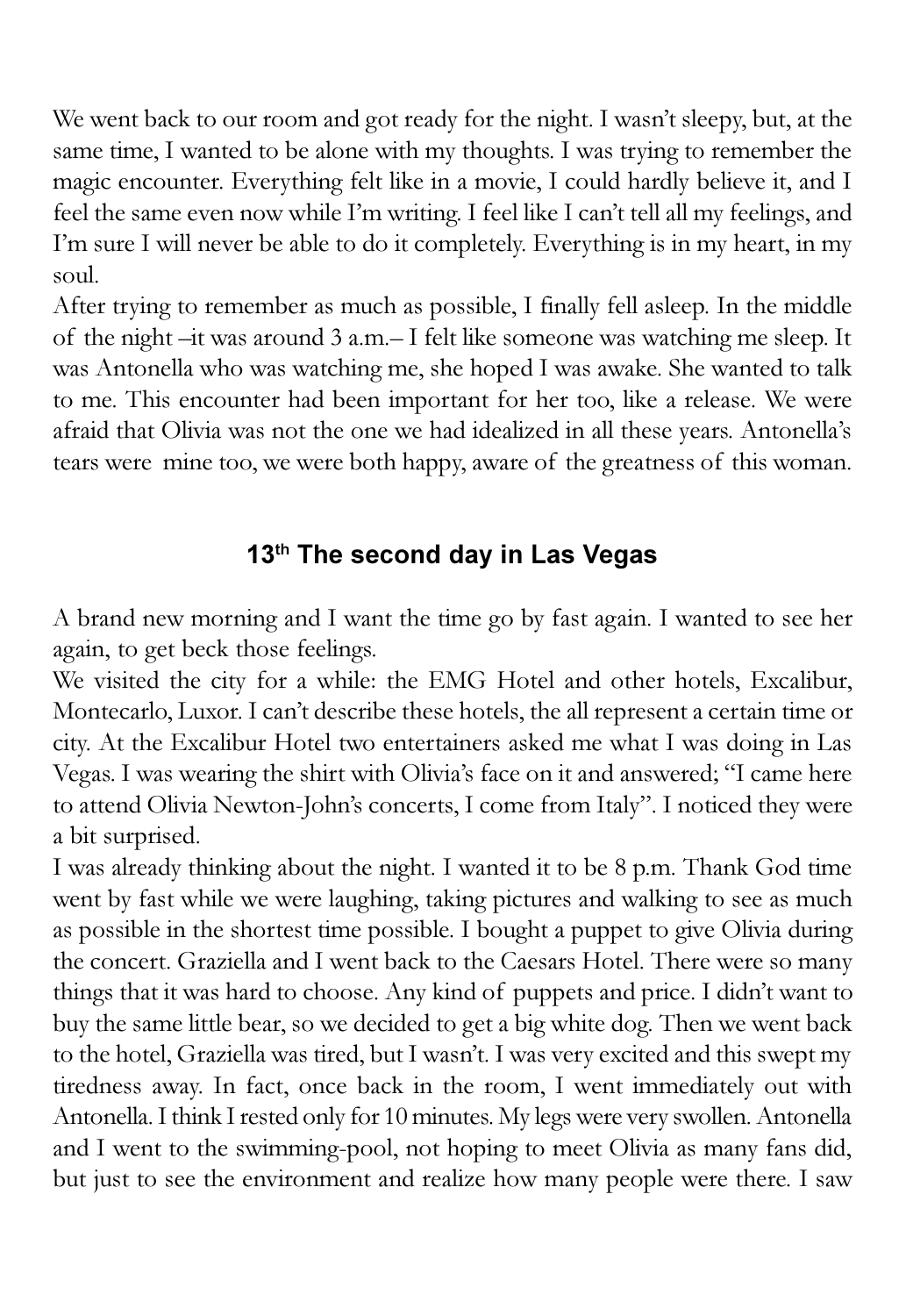the guitarist, Andy, who greeted me with a big smile. I, as shy as I am, could only say "Ciao". It felt good to be at the pool, it was warm, but after a while we decided for the slot-machines. Las Vegas is the city of games and we couldn't help playing.

It was another way to kill the time, to make it go by fast. The night was drawing near, but, at the same time, also the time to leave. The following night I wouldn't have seen her.

After losing 40 bucks we went back to the hotel room to get ready.

The excitement was much, it hadn't diminished. The waiting was thrilling.

## 14th The second concert

We had to go earlier that night, otherwise we could have run the risk of not being able to buy the different gadgets. When we got to the store, we found a long queue. While waiting I saw a man with a face that looked familiar. He looked at me and said; "Mariateresa". I went towards him and realized he was Nancy's husband. I saw her too, finally, after looking for her for one day. I introduced myself with my bad English. Antonella came to help me, we talked for a while till it was our turn at the store. I bought myself a T-shirt, a key-ring, a magnetic picture and the tour program. I couldn't take my eyes away from the program, it had wonderful pictures. As I'm always afraid to damage anything that reminds me of Olivia, I asked Robin to take my things to my room. I went back to Tom and Nancy with Antonella. Nancy, very nicely, showed me the pictures she had taken the night before, and she was very sorry that she wasn't able to take a picture while I was giving the flowers to Olivia. She took wonderful pictures. As the doors of the theater opened, we went in. My heart was beating fast, I was about to see her again, to listen to her. The lights went out and I was enchanted by the magic of her voice.

Wrapped up in my feelings, song after song, my soul was full of joy. Like the night before, my eyes were, of course, full of tears. I couldn't film her with my camera, I wanted to enjoy the concert as much as possible. I filmed only for a few minutes, and the song I liked the least. The security noticed me, and they came to tell me I couldn't use my camera. I felt relieved. I looked at Antonella and saw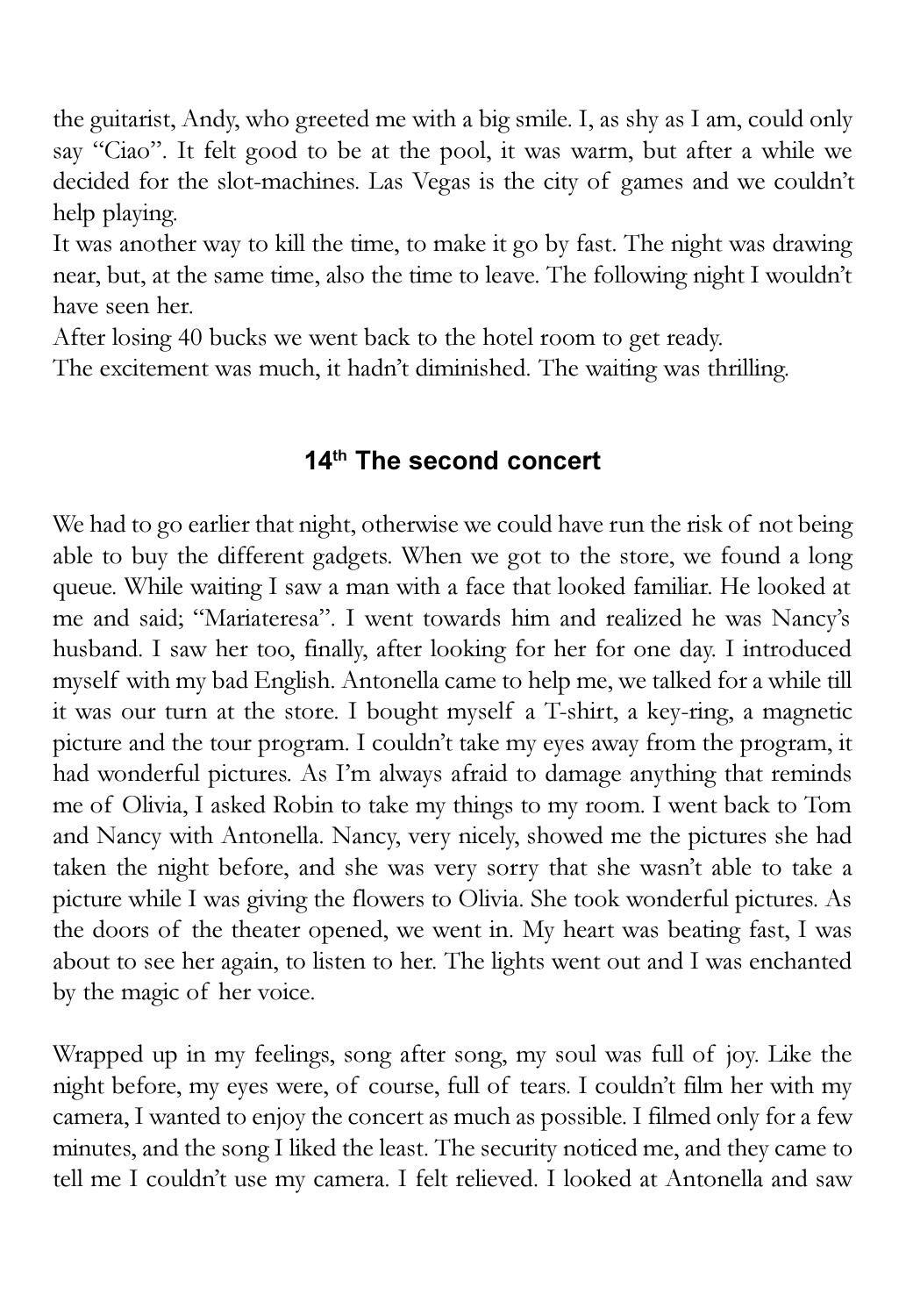that she was finally happy; she could enjoy the concert. The night before, instead, she was very disappointed because she couldn't find the way to make me meet her. While Olivia was singing the song "Not Gonna Give In To It", we decided to bring the big puppet dog. We chose that song because of the dedication Olivia wrote the night before. So we did, I gave her the puppet and she shook my hand. I stayed there for a short time, I didn't want to be too intrusive, as she already spared me a lot of time the night before. If I think about those nights again, I just can't help crying. Tears of joy and sadness at the same time, as I'd like to see her again and I don't know when it happens again. As every magic moment, this ended too. She said goodbye while singing "I Love You, I Honestly Love You". We left the theater and we were supposed to meet Nancy and Tom again. We had a short chat, as we had to pay the bill at the hotel, and the following day we had to be at the airport very early in the morning. Satisfied, we went back to our room, and I didn't feel only joy inside. The night went by fast, and when the alarm clock rang I realized I had to leave Las Vegas.

## 15<sup>th</sup> Our return home

As we did on our arrival, we decided to take a limo to get to the airport. This time it was black, more luxurious than the one we took two days before. The return trip began. Our first stop was in Atlanta and then Milan. The night we spent on the plane was not very easy, or maybe I didn't have the same strength as I did on my way to Las Vegas. My purpose to see her was gone. I wasn't repeating the phrase "For her this and much more", because I was going far from her.

We got in Milan. My only thought was "I'll go back next year", and this is till my thought, after three months that I met her. The will of seeing her again, of listening to her is giving me much strength, and I'll do all I can to make my wish come true again.

#### Thanks to Graziella, Antonella, and Robin: you've been wonderful fellow travelers.